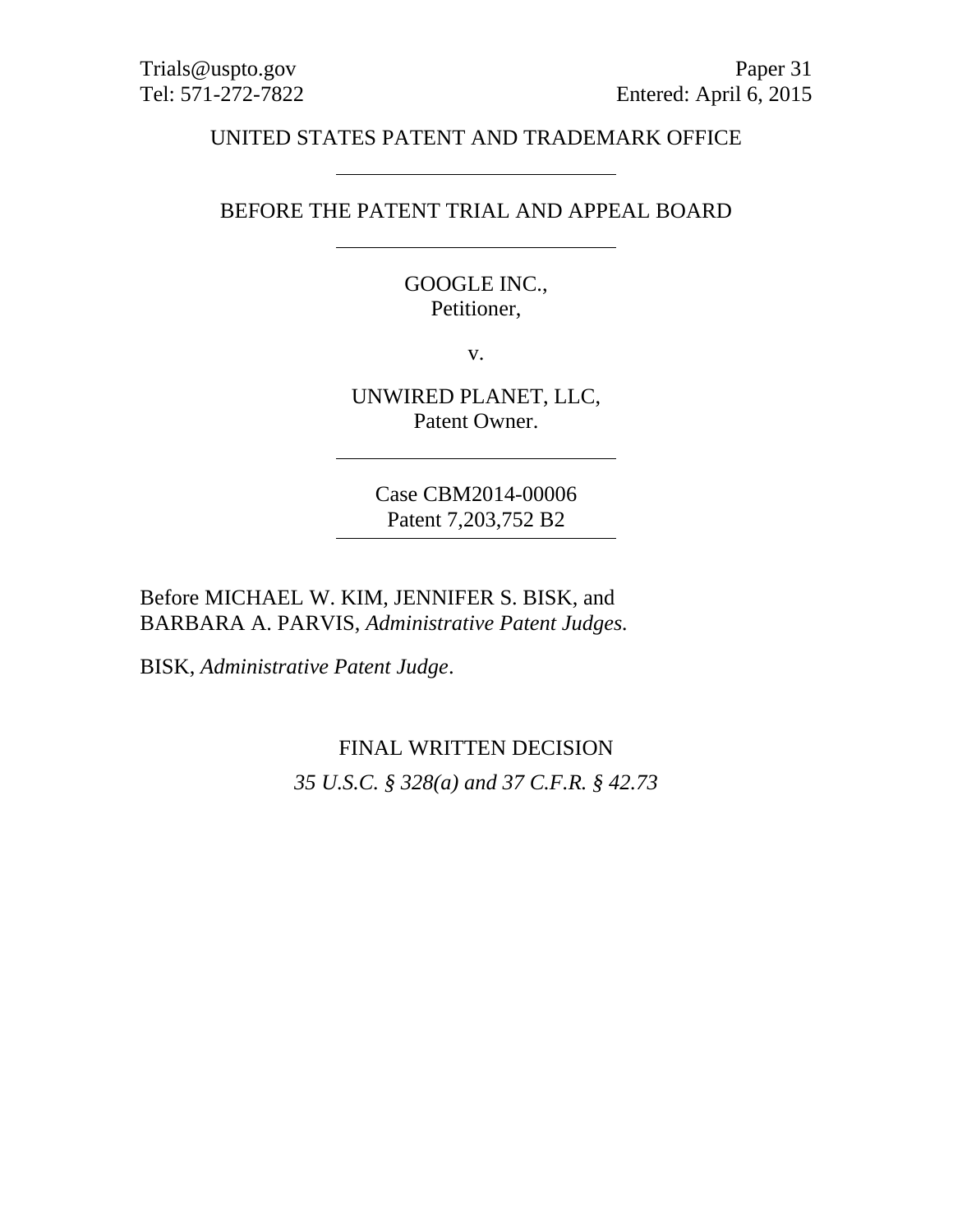# I. INTRODUCTION

# *A. Background*

Petitioner, Google Inc., filed a Petition pursuant to § 18 of the Leahy-Smith America Invents Act ("AIA").<sup>1</sup> Paper 1 ("Pet."). The Petition challenged claims 25–29 ("the challenged claims") of U.S. Patent No. 7,203,752 B2 ("the '752 patent"). On April 8, 2014, we instituted a transitional covered business method patent review (Paper 11, "Decision to Institute" or "Dec.") based upon Petitioner's assertion that the challenged claims are unpatentable based on the following grounds:

| Reference[s] $2$           | <b>Basis</b>  | <b>Claims Challenged</b> |
|----------------------------|---------------|--------------------------|
| Not Applicable             | § 101         | $25 - 29$                |
| Not Applicable             | $§ 112, \P 1$ | 26                       |
| Havinis '931 and Leonhardt | \$103         | 25                       |
| Landgren and Leonhardt     | § 103         | 25                       |

A consolidated hearing for CBM2014-00004, CBM2014-00005, CBM2014-000006, IPR2014-00027, IPR2014-00036, IPR2013-00037, involving the same parties, was held January 13, 2015. Paper 30 (hearing transcript).

This is a Final Written Decision under 35 U.S.C. § 328(a). Based on the record presented, we are persuaded that Petitioner has shown by a preponderance of the evidence that the challenged claims are unpatentable.

 $\overline{a}$ 

<sup>&</sup>lt;sup>1</sup> Pub. L. No. 112-29, 125 Stat. 284, 296–07 (2011).

<sup>&</sup>lt;sup>2</sup> U.S. Patent No. 6,104,931 (Ex. 1004) ("Havinis '931"); U.S. Patent No. 6,115,754 (Ex. 1005) ("Landgren"); Ulf Leonhardt & Jeff Magee, *Towards a General Location Service for Mobile Environments,* Proceedings of the Third Int'l Workshop on Servs. In Distributed & Networked Env'ts 43–50 (1996) (Ex. 1008) ("Leonhardt").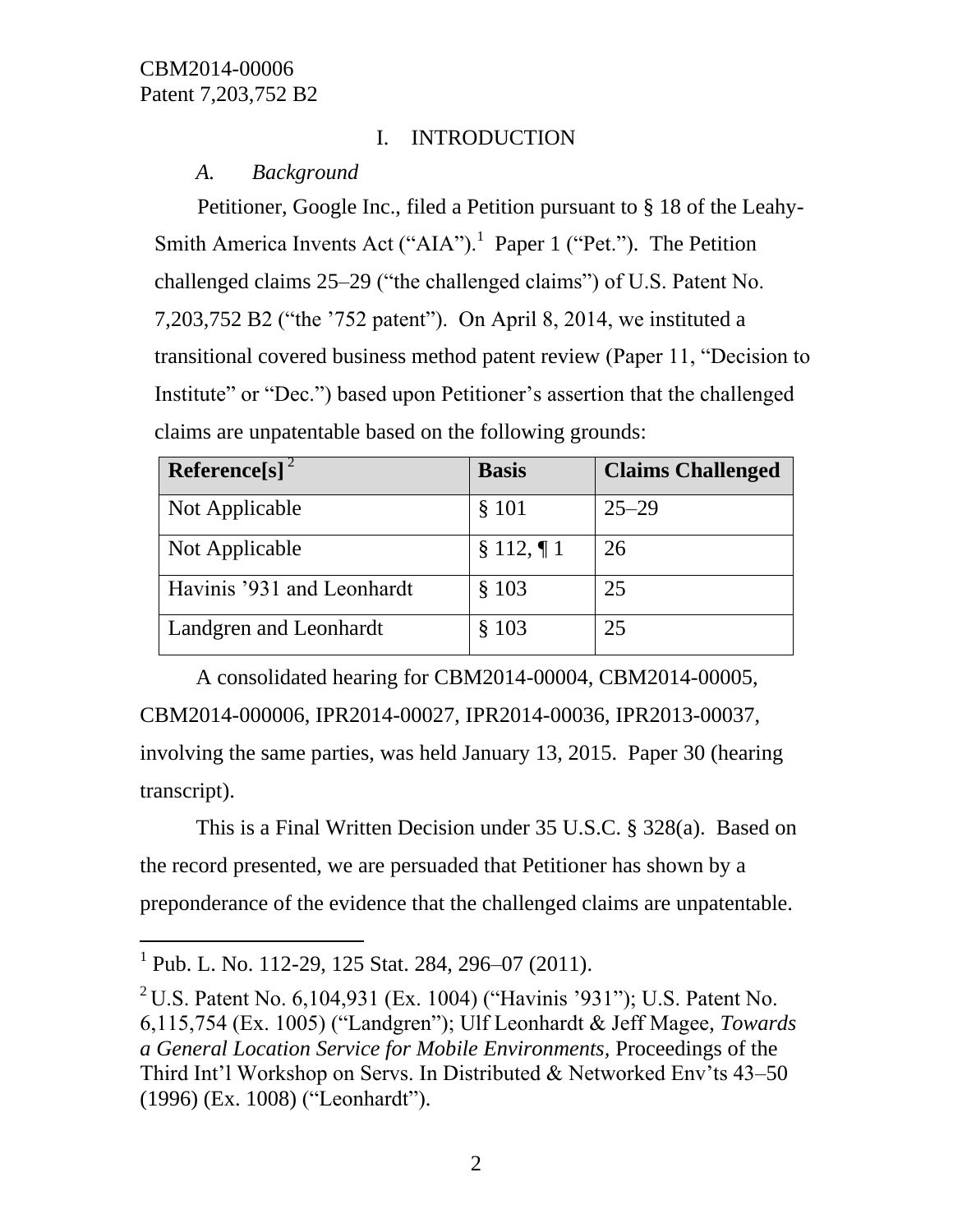### *B. The '752 Patent*

The '752 patent relates to using location-based services over mobile wireless networks. Ex. 1001, 1:14–19. According to the '752 patent, at the time of the invention, services related to the provision of wireless communications, including those provided to mobile subscribers based on their geographic location, were common. *Id.* at 1:33–46. These so-called "location-based services" track the mobile subscriber as they move throughout the network so that the service may provide location-based information to either the subscriber (e.g., the closest gas station) or an entity monitoring the subscriber (e.g., an employer monitoring the location of its employees). *Id.* at 1:47–56.

Of course, location tracking raises privacy concerns. *Id.* at 1:60–63. To protect his or her privacy, a mobile subscriber may wish to limit access to their location information based upon many factors, including: (1) the time of the request; (2) the mobile subscriber's location at the time of the request; or (3) the party who is seeking the information. *Id.* at 1:63–2:1. The '752 patent addresses this need for controlled access to potentially sensitive location information by storing a "subscriber profile." *Id.* at 2:8–14. A subscriber profile includes a description of the services ("client applications") that may receive location information and the conditions under which that information may be provided to the services. *Id.* at 2:8–20. Figure 1 of the '752 patent is reproduced below.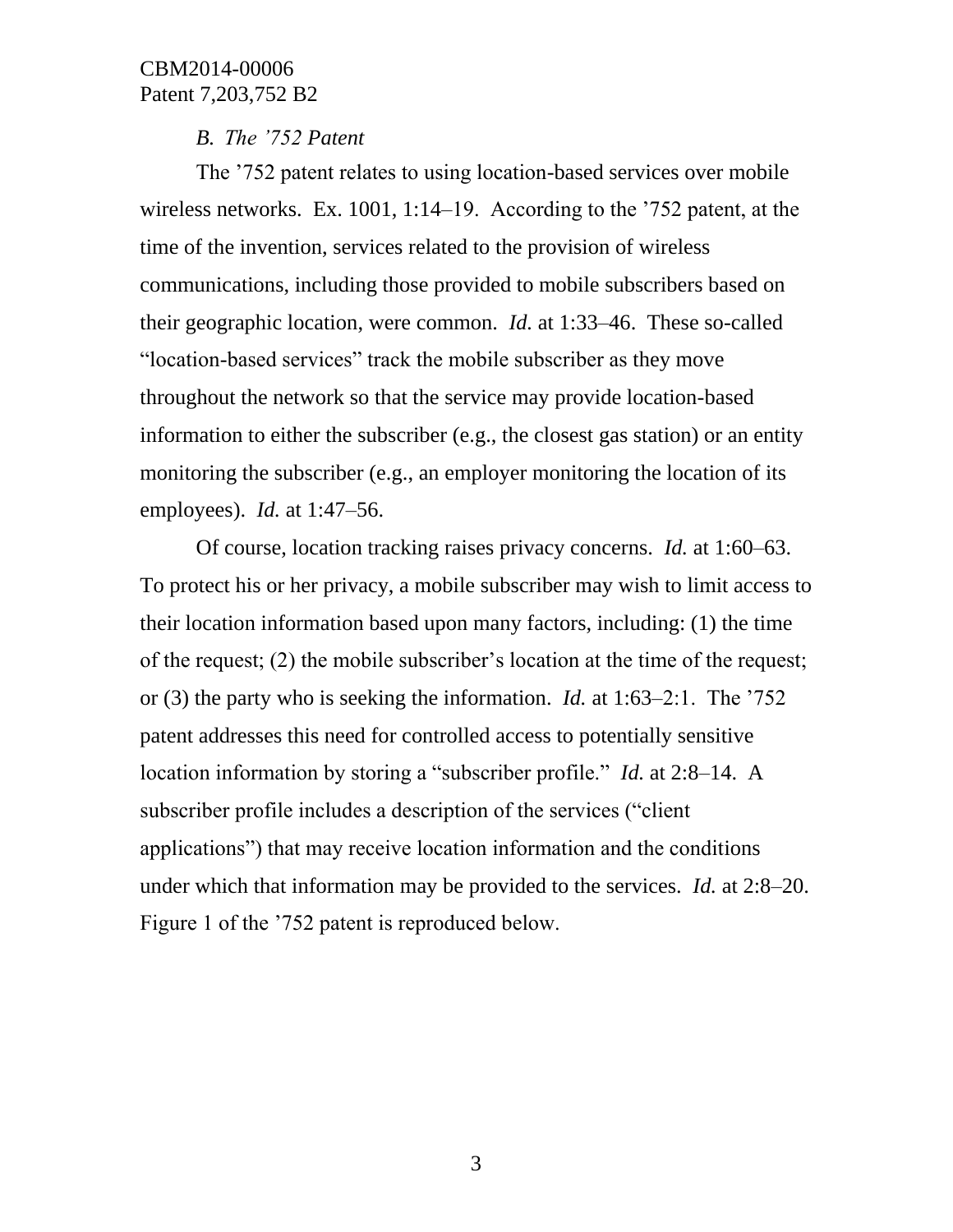

Figure 1 discloses the overall system architecture in which the invention described by the '752 patent operates. *Id.* at 4:12–13. Wireless communications device 14 communicates via tower 12 over wireless network 10. *Id.* at 4:28–32. Location server 50 periodically collects location data for wireless communication device 14. *Id.* at 4:51–56. Client application 24 communicates with access manager 40 to request wireless communication device 14's current location. *Id.* at 5:25–46. Access manager 40 determines if client application 24 is authorized to make the request under the current conditions by authenticating client application 24 and inspecting the contents of wireless communication device 14's subscriber profile. *Id.* at 5:38–46. Figure 3 of the '752 patent is reproduced below.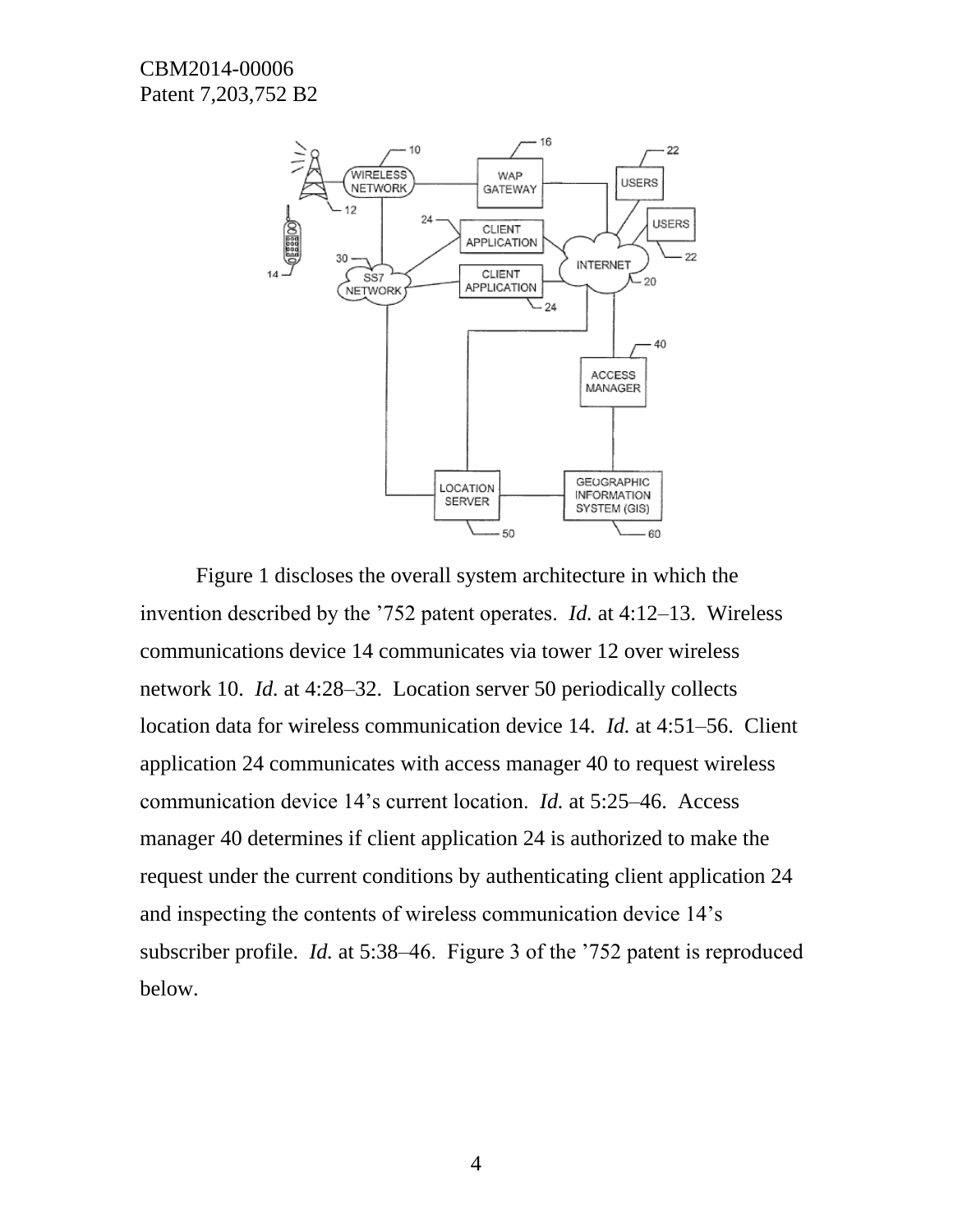

SUBSCRIBER PROFILE

Figure 3 discloses an example subscriber profile. *Id.* at 4:17–18. In this example, the subscriber profile includes permission set 324 for each client application 24 (each of Company A, B, and C) authorized to access this subscriber's location information. *Id.* at 9:36–39. Each permission set 324 "may include a temporal permission set which identifies the time of day/day of week a particular authorized client may access the location information" as well as a "spatial permission set [which] provides a listing of the enabled geographic areas (for example city/county/state), for providing the location information" to the requesting client application. *Id.* at 9:39–45.

### *C. Related Matters*

Petitioner states that the '752 patent has been asserted against Petitioner in a related district court proceeding in the District of Nevada.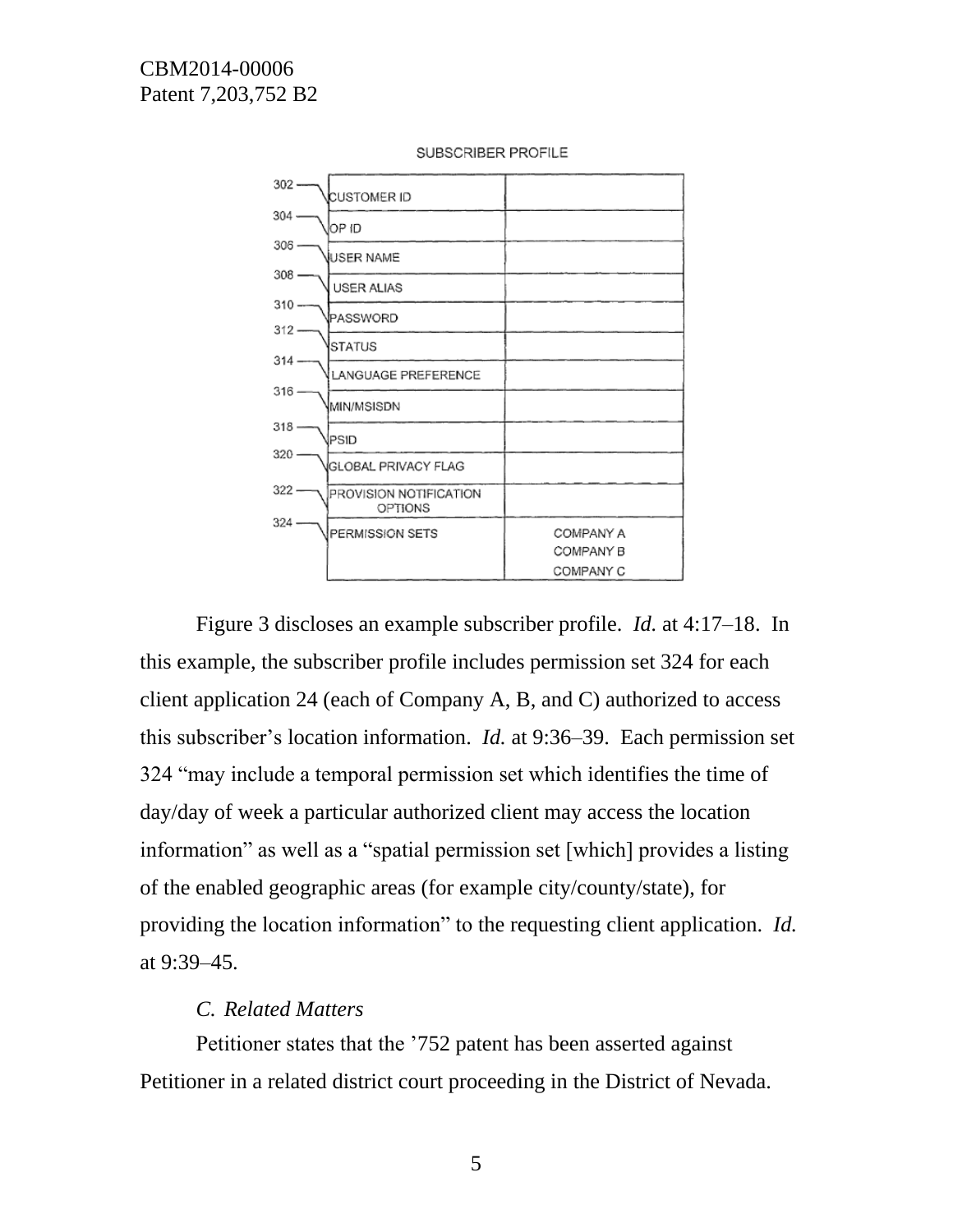Pet. 79. Additionally, Petitioner filed a petition for an *inter partes* review in the following proceeding before the Board involving the '752 patent: IPR2014-00037. A final written decision in IPR2014-00037 is entered concurrently with this decision.

Furthermore, U.S. Patent No. 7,463,151 ("the '151 patent") and U.S. Patent No. 7,024,205 ("the '205 patent") are involved in the same district court proceeding identified above, and also concern location-based, mobile service technology. The '151 patent and the '205 patent are not, however, in the same patent family as the '752 patent. Petitioner has requested Office review of the '151 patent (Case Nos. CBM2014-00004 and IPR2014-00027) and the '205 patent (Case Nos. CBM2014-00005 and IPR2014-00036).

#### *D. The Challenged Claims*

Petitioner challenges claims 25–29 of the '752 patent. Of the challenged claims, only claim 25 is independent. Claim 26 depends from claim 25, claims 27 and 28 each depend from claim 26, and claim 29 depends from claim 28. Claims 25 and 26 are reproduced here:

25. A method of controlling access to location information for wireless communications devices operating in a wireless communications network, the method comprising:

receiving a request from a client application for location information for a wireless device;

retrieving a subscriber profile from a memory, the subscriber profile including a list of authorized client applications and a permission set for each of the authorized client applications, wherein the permission set includes at least one of a spatial limitation on access to the location information or a temporal limitation on access to the location information;

querying the subscribe profile to determine whether the client application is an authorized client application;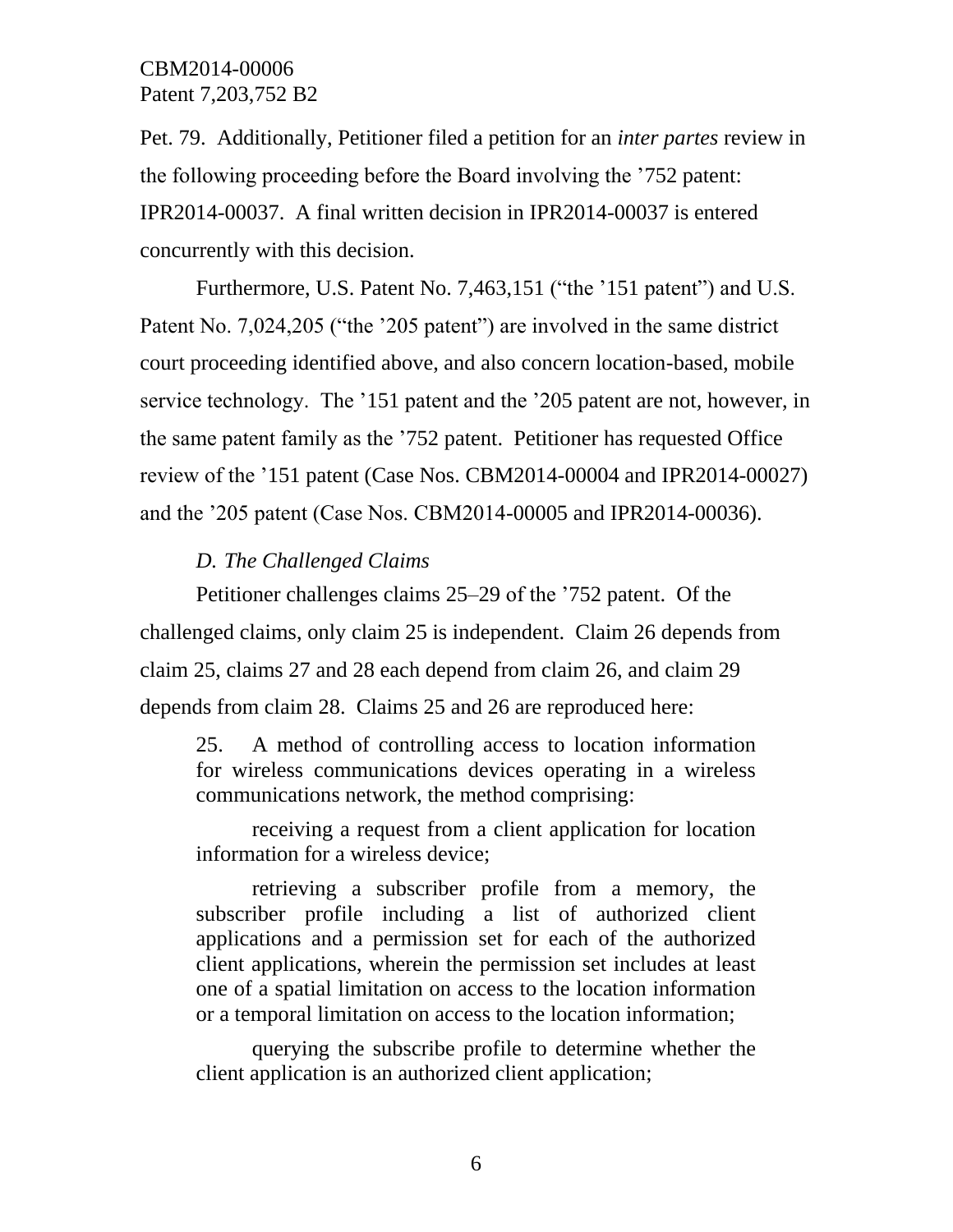> querying the subscriber profile to determine whether the permission set for the client application authorizes the client application to receive the location information for the wireless device;

> determining that the client application is either not an authorized client application or not authorized to receive the location information; and

> denying the client application access to the location information.

Ex. 1001, 16:18–40.

26. The method of claim 25 further comprising:

notifying the wireless device that the client application is not authorized to receive the location information; and

updating the subscriber profile to authorize the client application to receive the location information during subsequent requests.

Ex. 1001, 16:41–46.

### II. ANALYSIS

*A. Claim Construction*

We construe all terms, whether or not expressly discussed here, using the broadest reasonable construction in light of the '742 patent specification. *In re Cuozzo Speed Techs., LLC*, No. 2014-1301, 2015 WL 448667 at \*7 (Fed. Cir. Feb. 4, 2015) ("We conclude that Congress implicitly adopted the broadest reasonable interpretation standard in enacting the AIA."); 37 C.F.R. § 42.300(b). In the Decision to Institute, we expressly construed the following terms: (1) "spatial limitation on access to the location information" as "limitation on access to location information that depends on the mobile device's location"; and (2) "subscriber profile" as "a set of limitations on the provision of location information corresponding to the wireless device, based upon the privacy preferences of the wireless device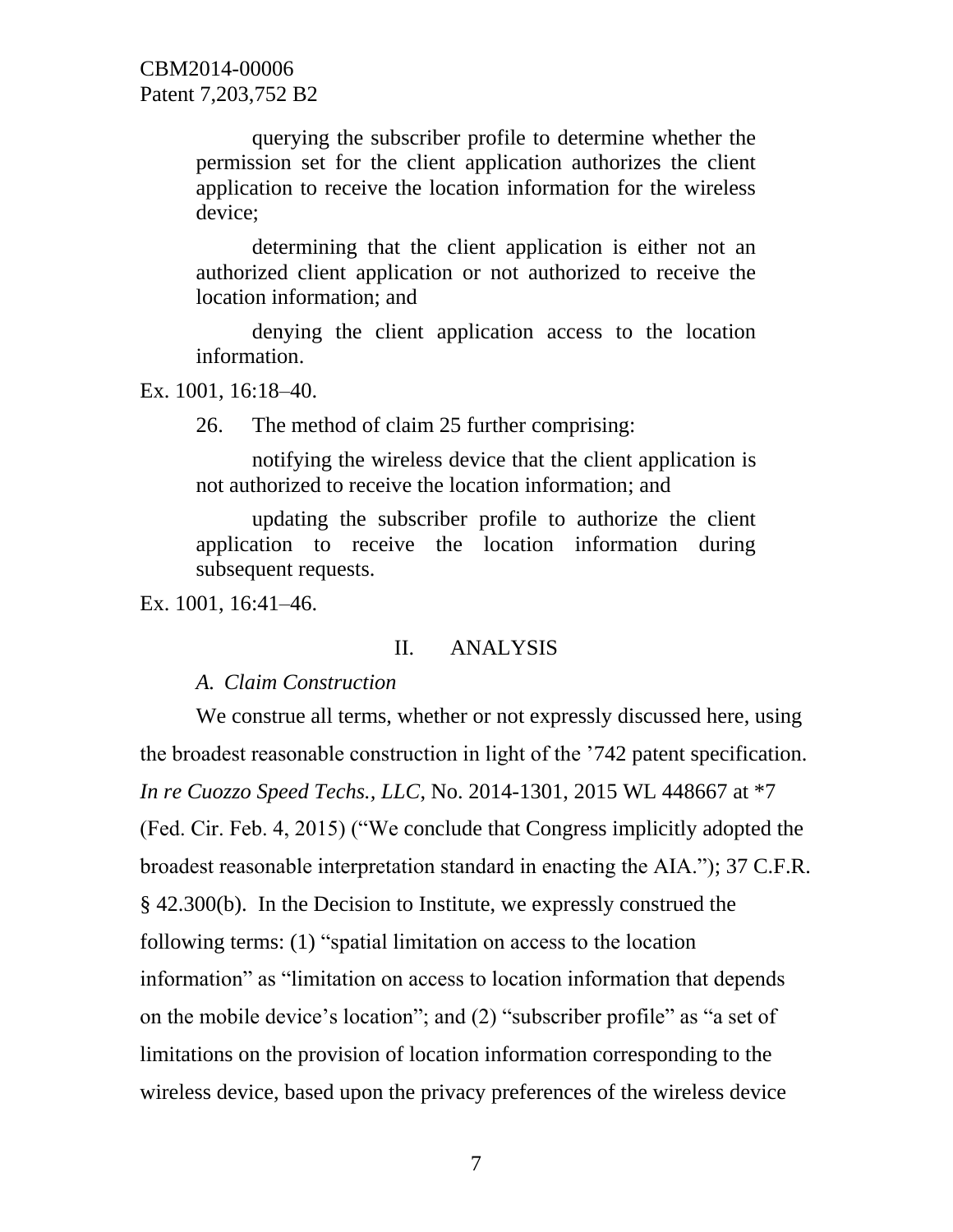user." Dec. 7–9.Neither party has expressed disagreement with these constructions, and we see no reason to modify these constructions based on the evidence introduced during trial. For purposes of this Decision, we continue to apply these constructions for the same reasons as set forth in the Decision to Institute.

### *B. Obviousness Grounds—Claim 25*

The Petition challenges the patentability of claims 25–29 of the '752 patent under 35 U.S.C. §§ 102 and 103. Pet. 46–79. After considering the arguments and evidence presented in the Petition and the Preliminary Response (Paper 8), we instituted trial with respect to claim 25, concluding that Petitioner was likely to prevail in showing unpatentability over combinations of (1) Havinis '931 and Leonhardt, and (2) Landgren and Leonhardt. Dec. 34.

### *1. Patent Owner's Arguments*

Patent Owner was then afforded the opportunity to file a Patent Owner Response to address "any ground for unpatentability not already denied" by our Decision to Institute. 37 C.F.R. § 42.220. In its Patent Owner Response, Patent Owner does not address the grounds of unpatentability under § 103 for claim 25. Paper 22 ("PO Resp."), 3 ("The present response does not address the alleged grounds of unpatentability under §§ 102 and 103 for independent claim 25."). Thus, Patent Owner provides no substantive arguments beyond those previously asserted in its Preliminary Response (Paper 8). We previously considered those arguments, but did not find them persuasive. Dec. 17–29.

Thus, for these grounds we are left to consider only the evidence of record as presented in the Petition. *See* Pet. 56–59, 69–70. After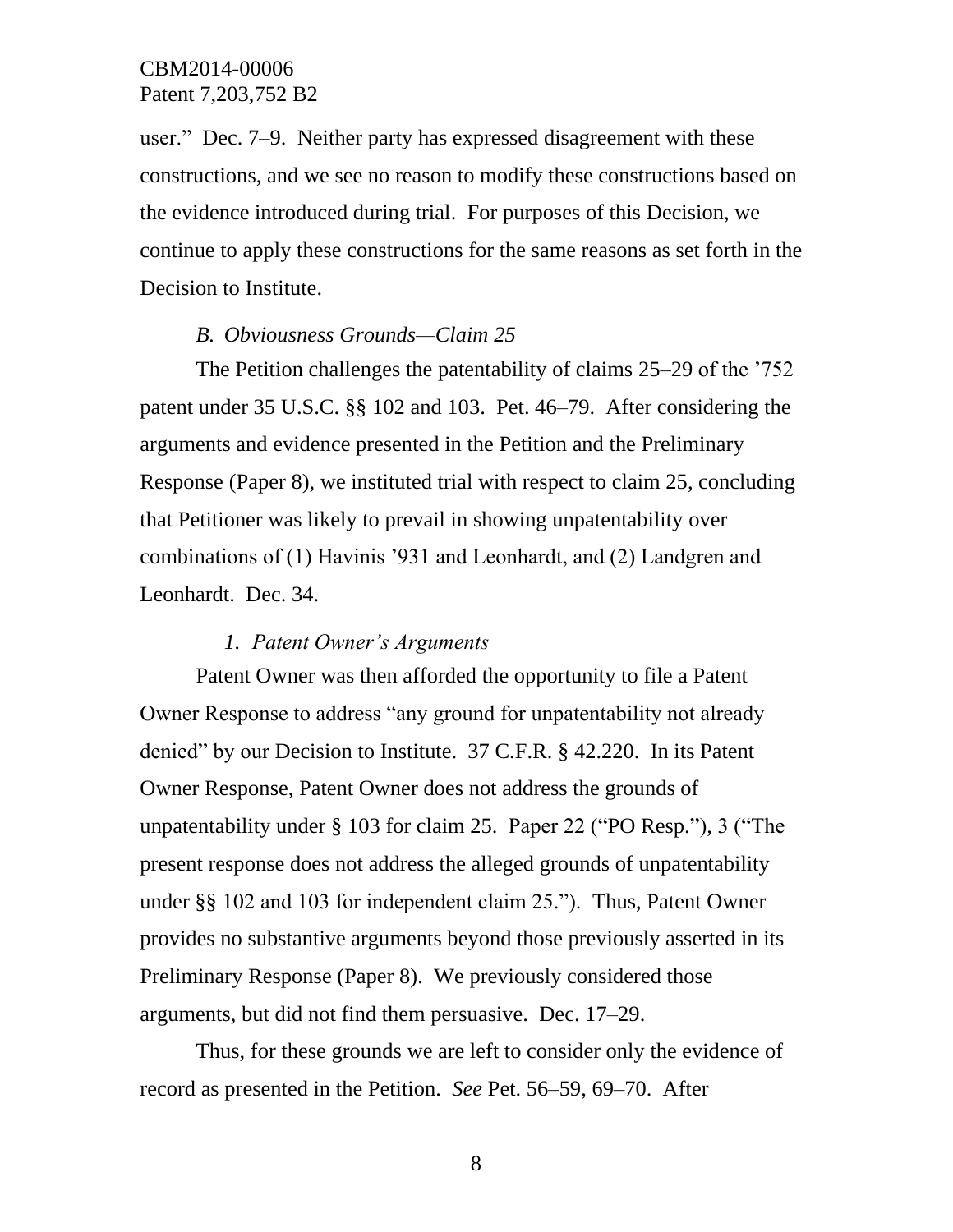considering Petitioner's evidence with respect to claim 25, as explained in more detail below, we determine that the preponderance weighs in favor of unpatentability.

#### *2. Overview of Havinis '931*

Havinis '931 discloses a method requesting location services within a mobile communications system. Ex. 1004, 1:8–14. Specifically, Havinis '931 describes a "Location Application (LA)" that may request the location of a mobile station after registering with at least one "Gateway Mobile Location Center (GMLC"). *Id.* at 2:24–35, 3:43–51. This information is stored in a database called the "Home Location Register (HLR)" along with subscriber information including privacy preferences. *Id.* at 1:55–2:9, 7:16– 29. Upon a request from a particular LA, the GMLC verifies the authenticity of the LA. *Id.* at 4:66–5:4. Once the GMLC determines that the LA is legitimate, it requests the mobile station's location from the HLR (*id.* at 7:16–45) and checks the privacy indications of the mobile station (*id.* at 7:46–65). If the mobile station's privacy settings allow location information to be sent to the LA under the current conditions, the information is forwarded. *Id.* at 8:1–9. Otherwise, a rejection message is sent. *Id.* at 7:66– 8:1.

# *3. Overview of Leonhardt*

Leonhardt describes "how to meet the need for location-dependent information by introducing a general-purpose location service for mobile environments" and "investigates mechanisms to exactly specify and supervise the level of access to location data that is wanted." Ex. 1008, 43. The mechanism Leonhardt proposes is a "flexible yet powerful access control mechanism[ ]" using a hierarchical structure of location information.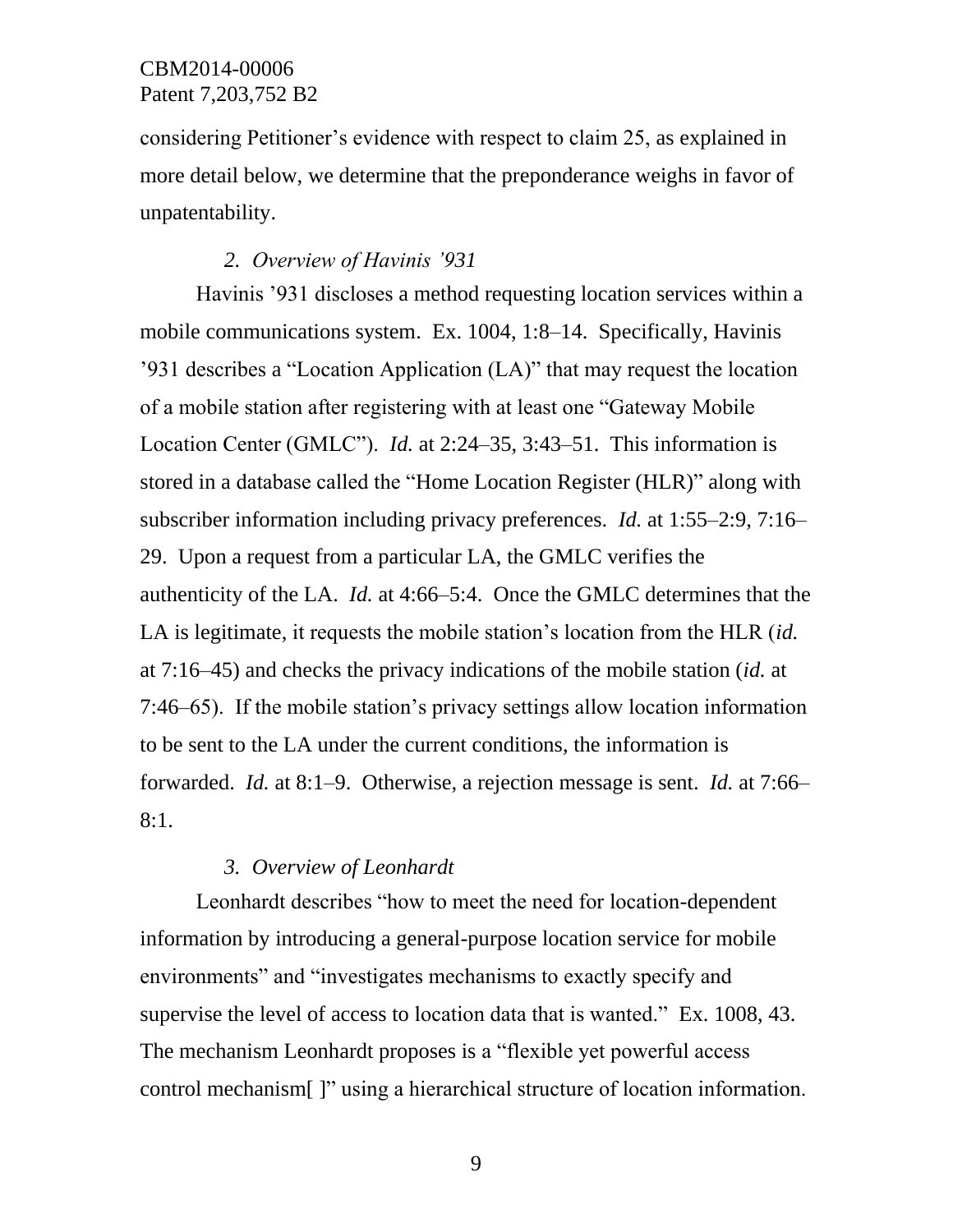*Id.* at 47. Specifically, Leonhardt's mechanism includes a set of location access rules that define boundaries within which an object allows access to its location information. *Id.* These boundaries are defined using a "visible domain set[ ] (VDS)." *Id.* Only objects positioned in a location listed in the VDS of an access rule may be queried for their location. *Id.* To allow for personalized privacy preferences, "a user can specify his or her private location access authorisation policies in his or her personal user representation domain." *Id.* Figure 3 of Leonhardt is reproduced below.



**Location Access Control Rule:** 

Figure 3. Location access control rules express authorisation policies

Figure 3 of Leonhardt illustrates an example location access control rule "that specifies a policy which restricts the level of access for students to the location of members of staff." *Id.* Specifically, the VDS of Figure 3 includes, "Blackett Lab, Campus A, College, [and] CS Department." *Id.* If a student queries the location of staff located anywhere other than those four listed locations, their query will be unsuccessful. *Id.*

### *4. Overview of Landgren*

Landgren discloses appending location information of a mobile unit onto its communications. Ex. 1005, 1:9–15. Specifically, Landgren describes an entity called a "location appending unit," which monitors communications passing between a gateway between a wireless network and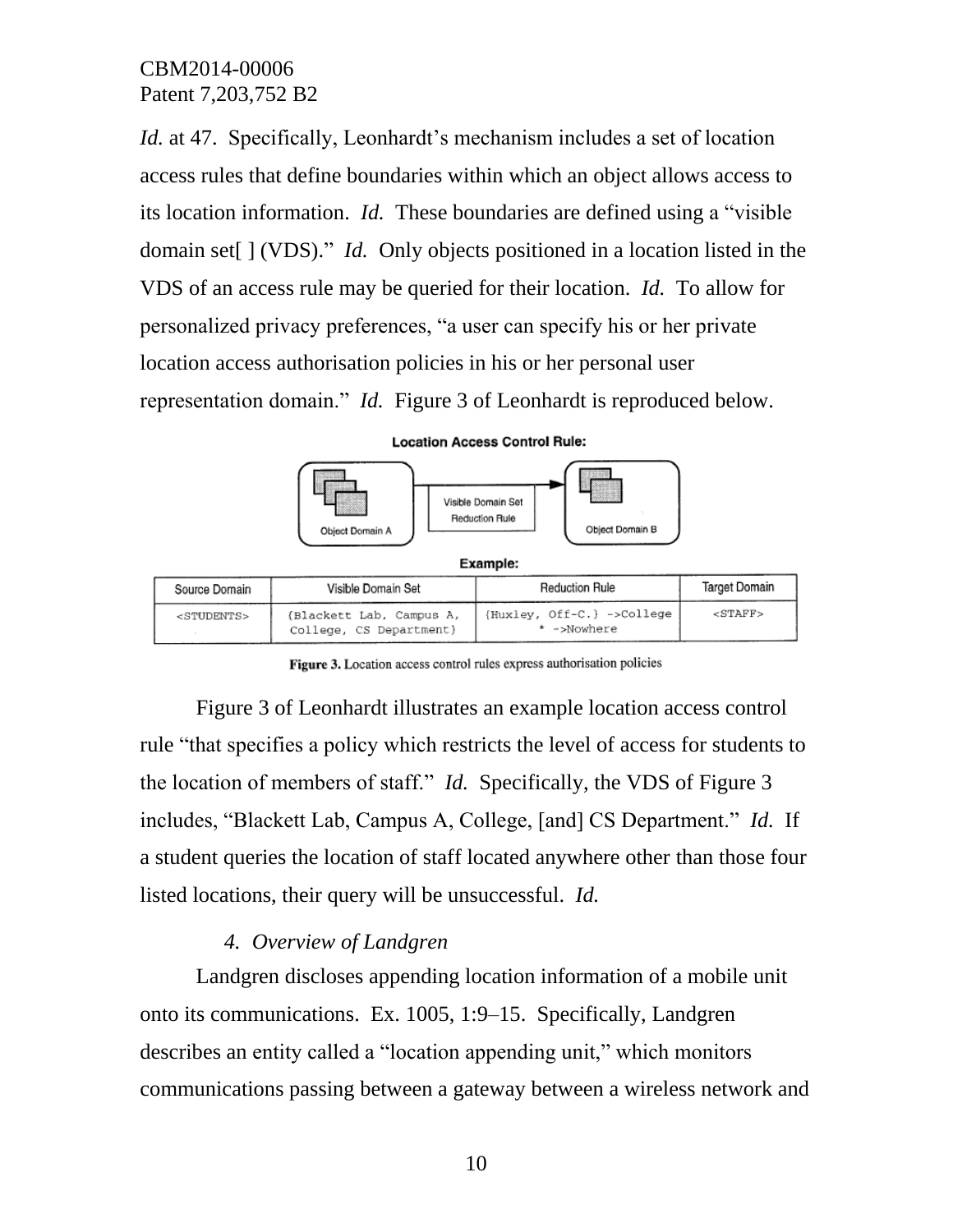the Internet. *Id.* at 4:49–67, 5:28–41. When the location appending unit detects a requirement for location information on any communications, it determines the location of the mobile unit. *Id.* at 5:28–41. Part of this determination includes accessing a subscriber profile of the mobile unit. *Id*. at 8:56–59. The subscriber profile indicates whether the location appending unit is allowed to append its location information to a communication. *Id.* at 8:59–65. If allowed, the location appending unit appends the mobile unit's location information to the communication for delivery to the final destination. *Id.*

#### 5. *Obviousness Over Havinis '931 and Leonhardt*

Petitioner asserts that Havinis '931 discloses all the features of claim 25, but acknowledges that Leonhardt expressly teaches the limitation "the subscriber profile including . . . a permission set for each of the authorized client applications, wherein the permission set includes at least one of a spatial limitation on access to the location information or a temporal limitation on access to the location information" ("the permission set constraint limitation"). Pet. 56–57.

We have reviewed Petitioner's obviousness contentions and supporting evidence, including the Declaration of Dr. Donald Cox (Ex. 1002 ¶¶ 39–50, 68–70, 76), which read all elements of claim 25 of the '752 Patent onto the combined teachings of Havinis '931 and Leonhardt. Pet. 46–49, 51–53, 56–59 (citing Ex. 1004, 2:10–14, 23–26, 3:33–40, 4:37–45, 5:5–36, 7:47–66; Ex. 1008, Abs., 43, 47, Fig. 3). We are persuaded that Petitioner has shown claim 25 unpatentable over this combination. For instance, we are persuaded that Havinis '931 discloses "[a] method of controlling access to location information for wireless communications devices operating in a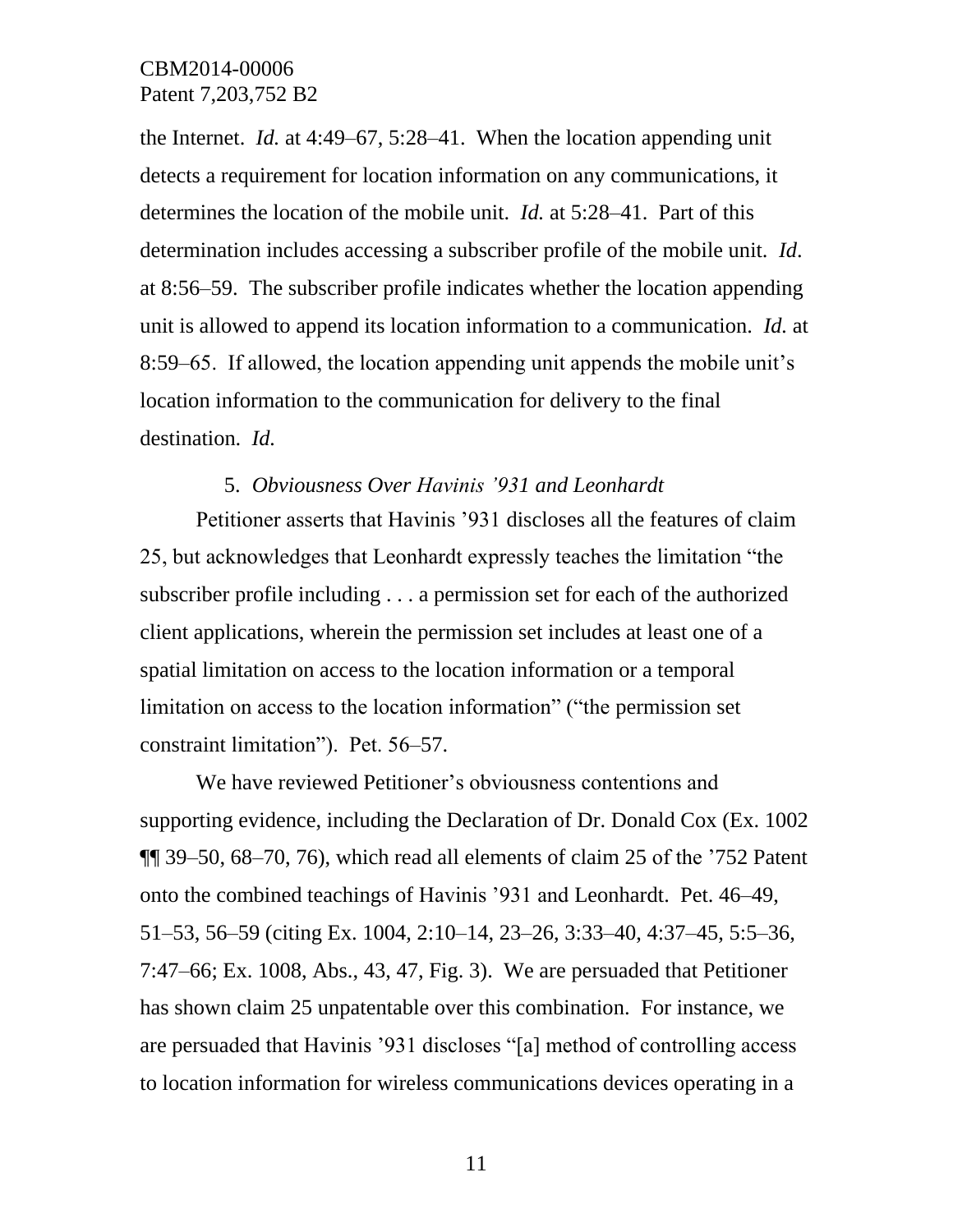wireless communications network" as recited by claim 25. Specifically, Havinis '931 discloses that the GMLC receives a positioning request for a mobile station from a location application and provides the requested information only if the location application is authorized and such access is permitted by the subscriber's privacy indication.

Moreover, we are persuaded that Havinis '931 discloses the recited "subscriber profile including a list of authorized client applications and a permission set for each of the authorized client applications." Specifically, we are persuaded that the location services profiles maintained by the GMLC database of Havinis '931 constitute a subscriber profile. Ex. 1004, 5:5–36; Ex. 1002 ¶¶ 41–44. As stated in our Decision to Institute, we are persuaded that these profiles "include limitations on the provision of location information corresponding to wireless devices, based on the privacy preferences of the wireless device user." Dec. 22. Moreover, the GMLC maintains a list of location applications (in the form of Location Application Identifier Numbers) corresponding to the claimed authorized client applications and identifies a location services profile corresponding to the claimed permission set. *See, e.g.*, Ex. 1004, 2:56–66.

Finally, we are persuaded that the remaining limitations recited by claim 25 are disclosed by the combination of Havinis '931 and Leonhardt. *See* Pet. 46–49, 51–53, 56–59; Dec. 21–25. For example, we are persuaded that Leonhardt discloses the "spatial limitation" component of the permission set constraint limitation. Leonhardt discloses requests for location information from querying objects may be constrained depending on the location of the target objects to be located. Ex. 1008, 47, Fig. 3; Ex. 1002 ¶¶ 68–70; *see* Pet. 57–59.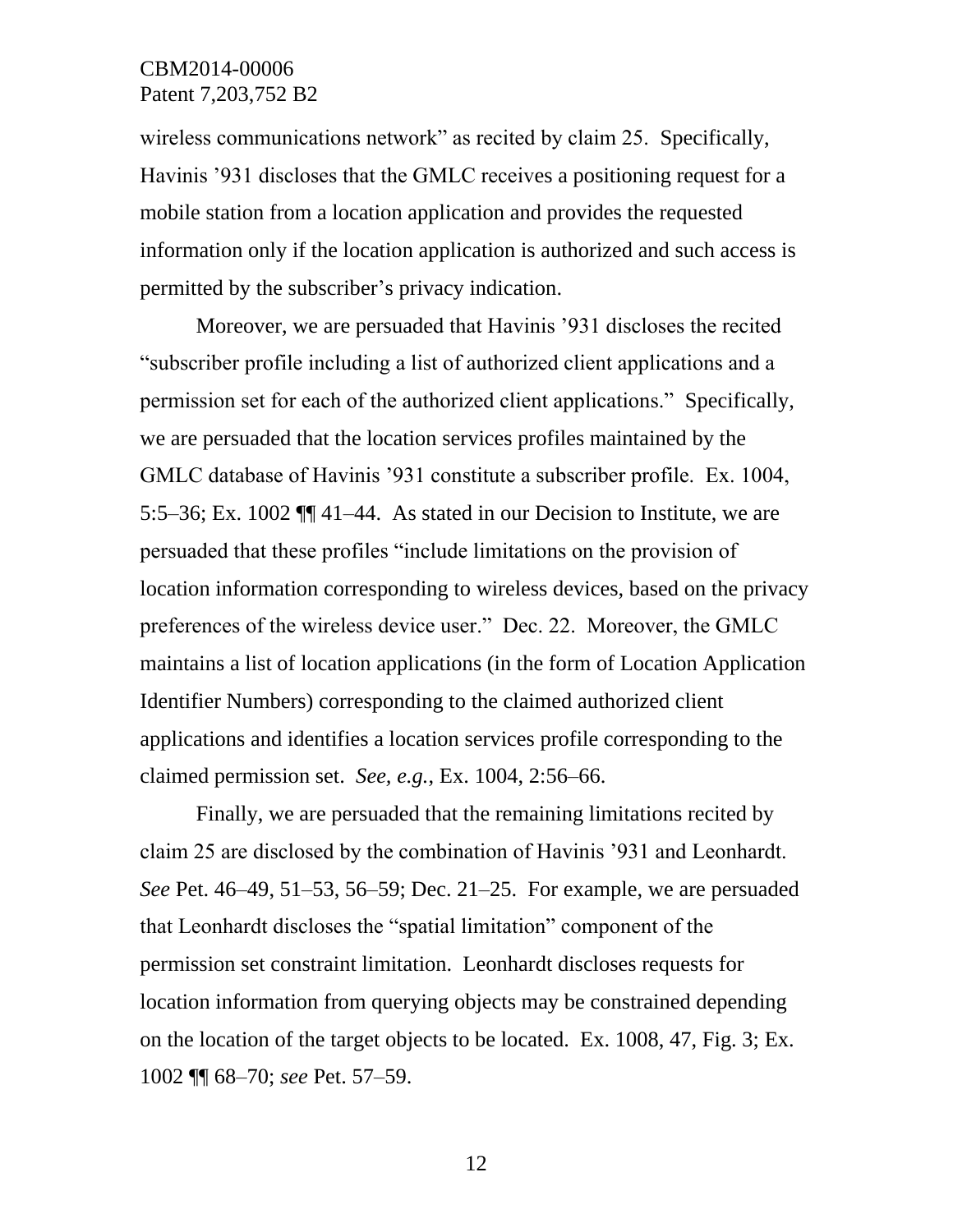Furthermore, Petitioner has set forth a showing of articulated reasoning with rational underpinning to combine Havinis '931 and Leonhardt. *See KSR Int'l Co. v. Teleflex Inc.*, 550 U.S. 398, 418 (2007). For instance, Petitioner states:

[a] person of ordinary skill would have found it obvious to modify the system of Havinis '931 to include Leonhardt's location access policies, in order to further Havinis '931's goals of managing positioning requests sent by Location Applications such that location services can be tailored individually to meet the needs of the mobile device user.

Pet. 59 (citing Ex. 1004, 3:33–40). Relying on Dr. Cox, Petitioner adds that this modification "would have been nothing more than the application of a known method of privacy management to achieve a predictable result." Ex. 1002 ¶ 76. As explained in our Decision to Institute, we are persuaded the rationale set forth by Petitioner and Dr. Cox is reasonable. *See* Dec. 24–25. Subsequent to our preliminary finding, Patent Owner has provided no evidence or argument to the contrary. Thus, after once again evaluating Petitioner's arguments and supporting evidence, we conclude that Petitioner has shown by a preponderance of the evidence that it would have been obvious to combine the relied upon teachings of Havinis '931 and Leonhardt.

We conclude that Petitioner has shown by a preponderance of the evidence that claim 25 of the '752 Patent would have been obvious over Havinis '931 and Leonhardt.

#### *6. Obviousness Over Landgren and Leonhardt*

Petitioner asserts that Landgren discloses all the features of claim 25, including a "subscriber profile," except that the subscriber profile of Landgren does not include "a list of authorized client applications and a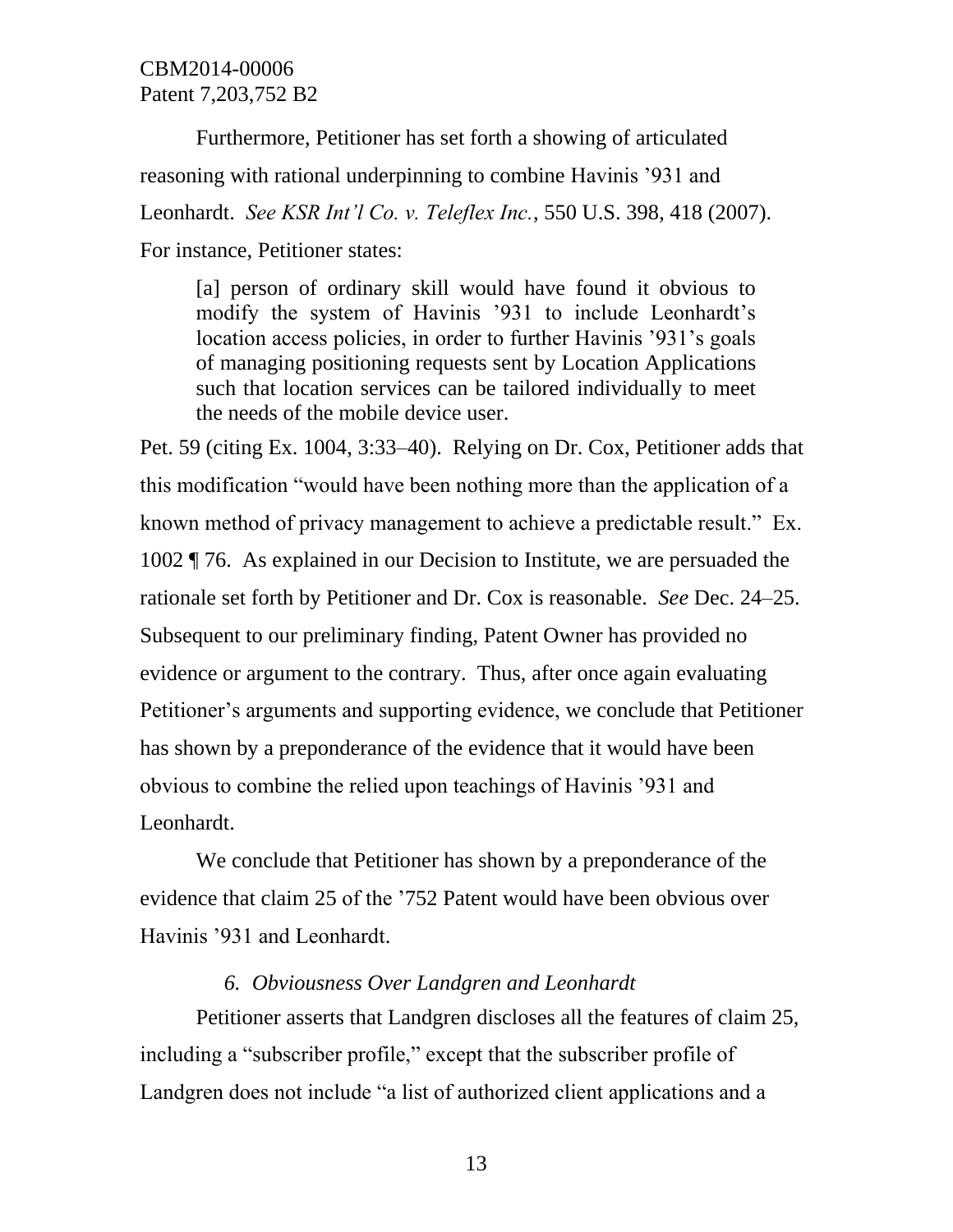permission set for each of the authorized client applications, wherein the permission set includes at least one of a spatial limitation on access to the location information or a temporal limitation on access to the location information." Pet. 61–66, 69–70. Petitioner relies on Leonhardt to make up this deficiency. *Id.* at 60–70.

We have reviewed Petitioner's obviousness contentions and supporting evidence, including the Declaration of Dr. Donald Cox (Ex. 1002 ¶¶ 52–55, 78), which read all elements of claim 25 of the '752 Patent onto the combined teachings of Landgren and Leonhardt. Pet. 61–66, 69–70 (citing Ex. 1005, Abs., 8:2126, 62–65; Ex. 1008, 43, 47). We are persuaded that Petitioner has shown claim 25 unpatentable over this combination. For instance, we are persuaded that Landgren discloses "receiving a request from a client application for location information for a wireless device" as recited by claim 25. Landgren discloses "an application operating on [a] web server . . . requesting the location appending unit . . . to intercept all communications." Ex. 1001, 5:52–58; *see id.* 8:21–42.

We are also persuaded that the remaining limitations recited by claim 25 are disclosed by the combination of Landgren and Leonhardt. *See* Pet. 61–66, 69–70; Dec. 27–29. For example, we are persuaded that the location access policies of Leonhardt constitute a subscriber profile, in that they identify subscribers or target objects (e.g., staff members) that may be located by querying objects (e.g., students). Ex. 1008, 47, Fig. 3; Ex. 1002 ¶¶ 68–70; *see* Pet. 61–66, 69–70. In addition, the querying objects (students) operate through applications to request location data. *Id.* Moreover, given that such location data may be provided, the applications used by the querying objects are authorized. *Id.* Finally, the reduction rules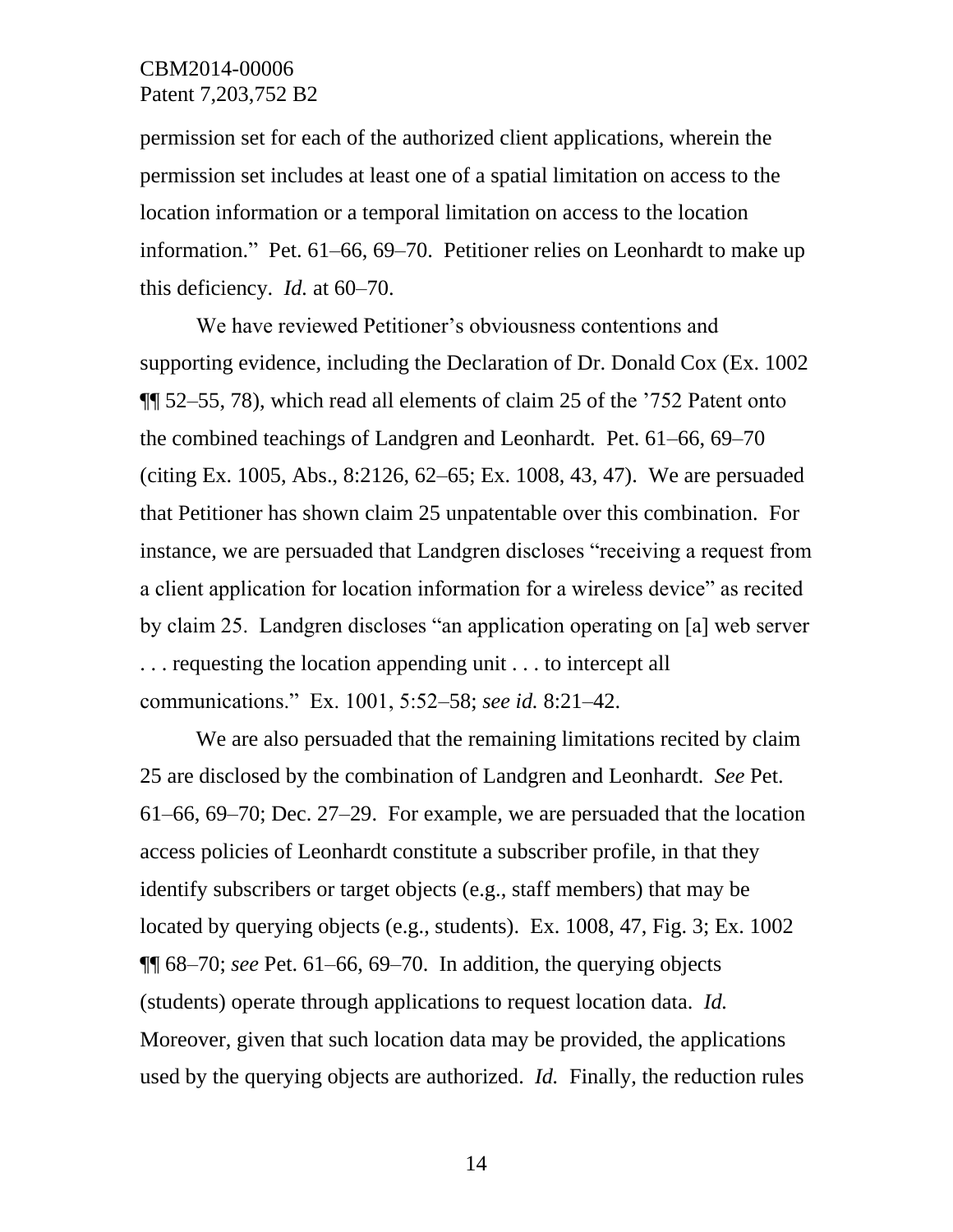of Leonhardt correspond to the recited "permission set includ[ing] . . . spatial limitations on access to location information," in that they constrain requests for location information from querying objects (students) depending on the location of the target objects (staff members) to be located. *Id.*

Furthermore, Petitioner has set forth a showing of articulated reasoning with rational underpinning to combine Landgren and Leonhardt. *See KSR Int'l Co. v. Teleflex Inc.*, 550 U.S. 398, 418 (2007). For instance, Petitioner states:

[a] person of ordinary skill would have found it obvious to modify the system of Landgren to include Leonhardt's location access policies and reduction rules, in order to further Landgren's goals of managing positioning requests sent by applications such that location services can be tailored individually to meet the needs of the mobile device user.

Pet. 70. Relying on Dr. Cox, Petitioner adds that this modification "would have been nothing more than the application of a known method of privacy management to achieve a predictable result." Ex. 1002 ¶ 78. As explained in our Decision to Institute, we are persuaded the rationale set forth by Petitioner and Dr. Cox is reasonable. *See* Dec. 29. Subsequent to our preliminary finding, Patent Owner has provided no evidence or argument to the contrary. Thus, after once again evaluating Petitioner's arguments and supporting evidence, we conclude that Petitioner has shown by a preponderance of the evidence that it would have been obvious to combine the relied upon teachings of Landgren and Leonhardt.

We conclude that Petitioner has shown by a preponderance of the evidence that claim 25 of the '752 Patent would have been obvious over Landgren and Leonhardt.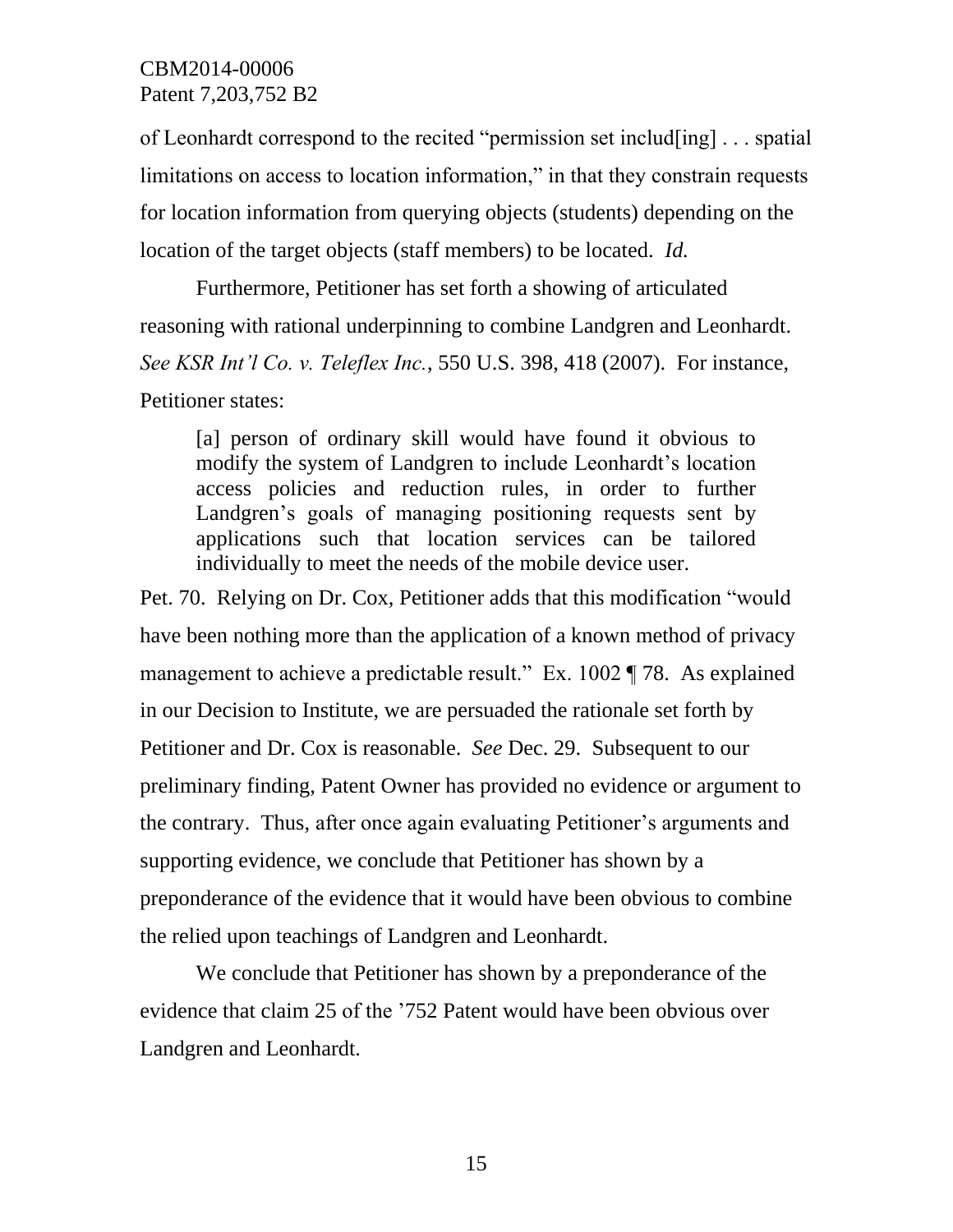*C. Written Description—Claim 26*

Petitioner contends that claim 26 lacks written description support under 35 U.S.C. § 112,  $\P$  1.<sup>3</sup> Pet. 43–46. Specifically, Petitioner asserts that the limitations "notifying the wireless device that the client application is not authorized to receive the location information" ("the notifying limitation") and "updating the subscriber profile to authorize the client application to receive the location information during subsequent requests" ("the updating limitation") were added during prosecution and are not supported by the language of the originally filed application. *Id.* at 43 (citing Ex. 1003, 43).

In the Decision to Institute we instituted trial on this ground, concluding that Petitioner was likely to prevail in showing that the '752 patent fails to describe notifying the wireless device as required by the notifying limitation. Dec. 14–16. In addition, we concluded that Petitioner was likely to prevail in showing that the '752 patent fails to describe the combination of the notifying limitation and the updating limitation. *Id*. at  $16-17.$ 

## *1. Order of the Steps*

l

As a preliminary matter, Patent Owner argues that the Decision to Institute erred in requiring a certain order to the steps of claim 26. PO Resp. 6–13. This argument centers on four limitations of claim 26: "determining that the client application is either not an authorized client application or not authorized to receive the location information" ("the determining limitation"); (2) "denying the client application access to the location

<sup>&</sup>lt;sup>3</sup> Section 4(c) of the AIA re-designated 35 U.S.C. § 112  $\P$  1 as 35 U.S.C. § 112(a). Because the '752 patent has a filing date before September 16, 2012 (effective date of  $\S$  4(c)), we will refer to the pre-AIA version of 35 U.S.C. § 112.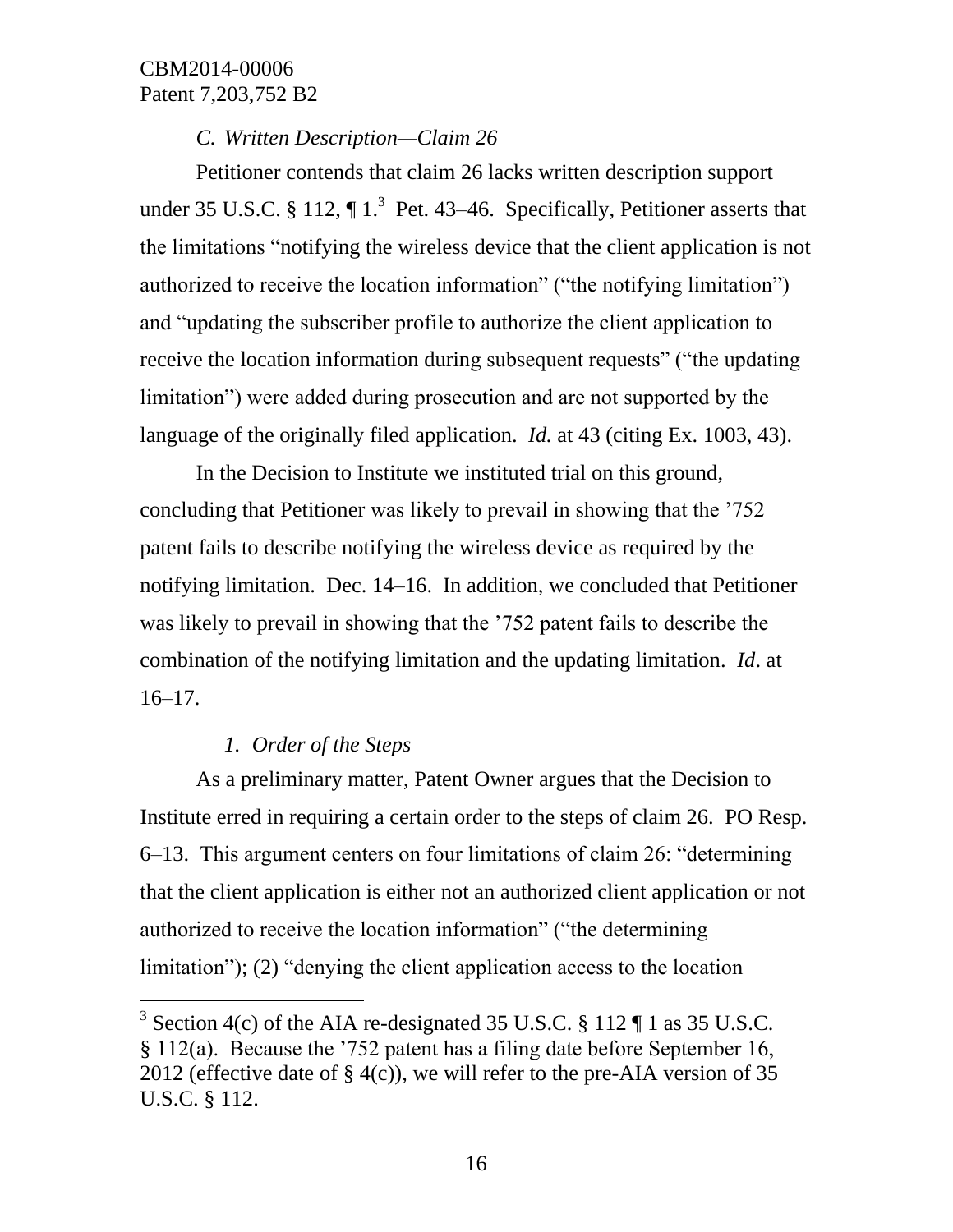information" ("the denying limitation"); (3) the notifying limitation; and (4) the updating limitation. The determining and denying limitations are recited sequentially in claim 25 and the notifying and updating limitations are recited sequentially in claim 26. *Id.* We agree with Patent Owner that "unless the steps of a method actually recite an order, the steps are not ordinarily construed to require one." *Altiris, Inc. v. Synantec Corp.*, 318 F.3d 1363, 1369 (Fed. Cir. 2003) (internal quotation marks omitted); PO Resp. 7.

Patent Owner argues that between these four limitations, the only potential temporal requirement is that the determining limitation may be required to take place before the notifying limitation. PO Resp. 8–13. We agree that this particular temporal requirement is required by the claim language, because "notifying the wireless device that the client application is not authorized" requires there first to have been a "determin[ation] that the client application is . . . not authorized."

According to Patent Owner, however, the order of the *denying* and notifying limitations are not related, and thus do not indicate a particular temporal requirement. *Id.* at 8–10. In particular, Patent Owner asserts that although listed later in the claim than the denying limitation (because the notifying limitation is recited in claim 26 while the denying limitation is recited in claim 25), the notifying limitation is not tied to the result of the denying limitation. *Id.* In other words, Patent Owner asserts that nothing in the claim language or the specification restricts the wireless device from being notified that a client application is not authorized to receive the location information *before* the client application is denied access to the location information. Petitioner does not appear to disagree with this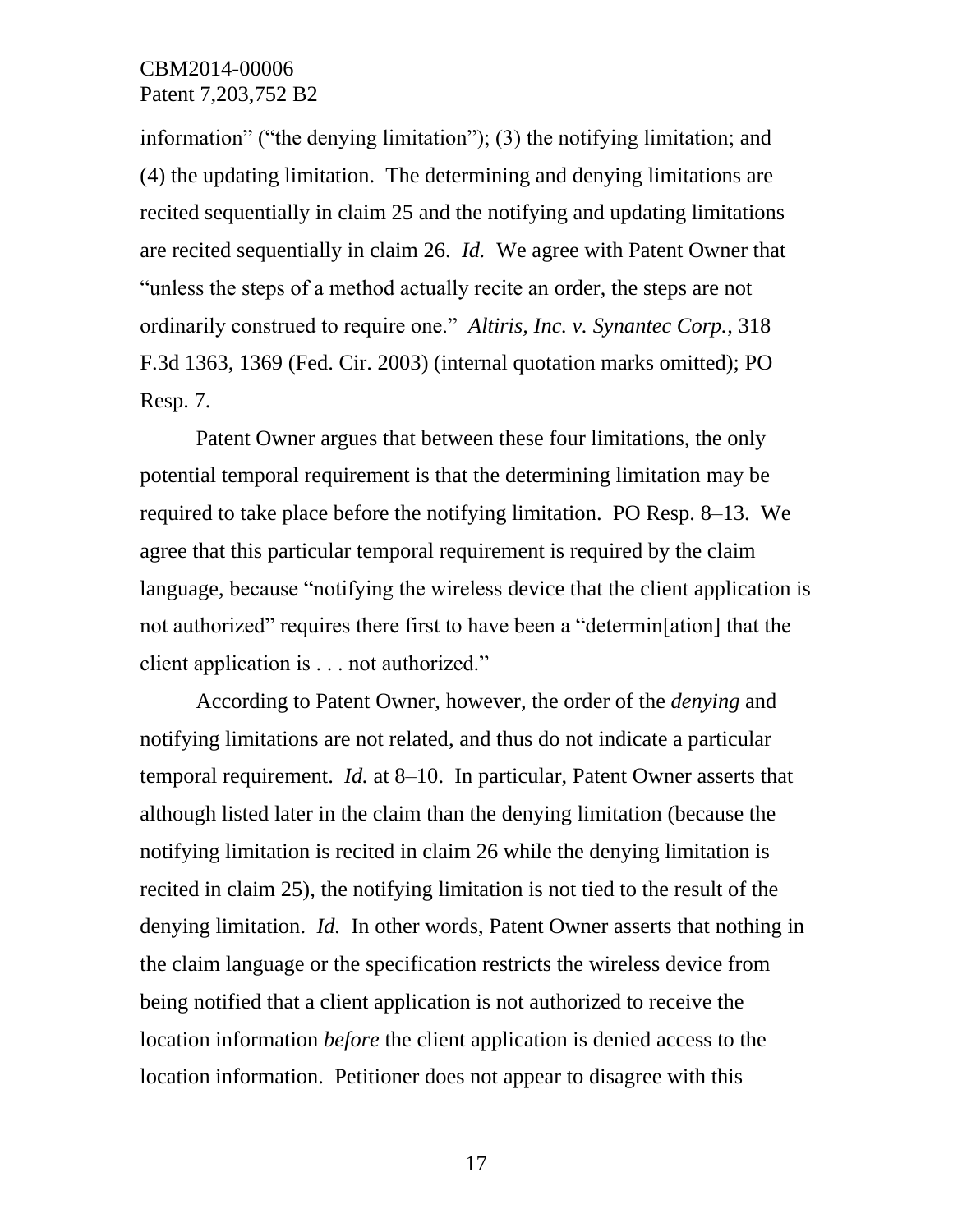argument. *See* Paper 24 ("Reply") 1–5. We agree with Patent Owner that the denying and notifying limitations do not have to occur in any particular order in relation to each other.

Patent Owner also argues that nothing in the claim language or the specification requires a particular order of the notifying and updating limitations—"updating the subscriber profile to authorize the client application to receive the location information during subsequent requests." PO Resp. 10–13. In the Decision to Institute, we stated that "because the 'updating' step in claim 26 authorizes the client application to receive the location information 'during subsequent requests'" the updating limitation must follow the notifying step in time. Dec. 17. Patent Owner objects to this logic because although "during subsequent requests" expresses a timing element, that element is not tied to anything in the notifying limitation. *Id.* Petitioner agrees with the Decision to Institute, arguing that the updating limitation has to occur after the notifying limitation. Reply 6–7 (citing Ex. 2001 ¶¶ 20, 22 (Patent Owner's declarant testimony)).

We agree with Patent Owner that neither the claims nor the specification requires that the notifying limitation occur before the updating limitation. Instead, "during subsequent requests" logically refers to requests that occur after the subscriber profile has been updated. We agree that "subsequent" is not related to the immediately preceding claim limitation and we see no reason that a subscriber profile cannot be updated *before* the wireless device is notified that the client application is not authorized to receive the location information. Beginning with the claim language, "it neither grammatically nor logically indicates" that the notifying step must occur prior to the updating step. *Altiris*, 318 F.3d at 1370.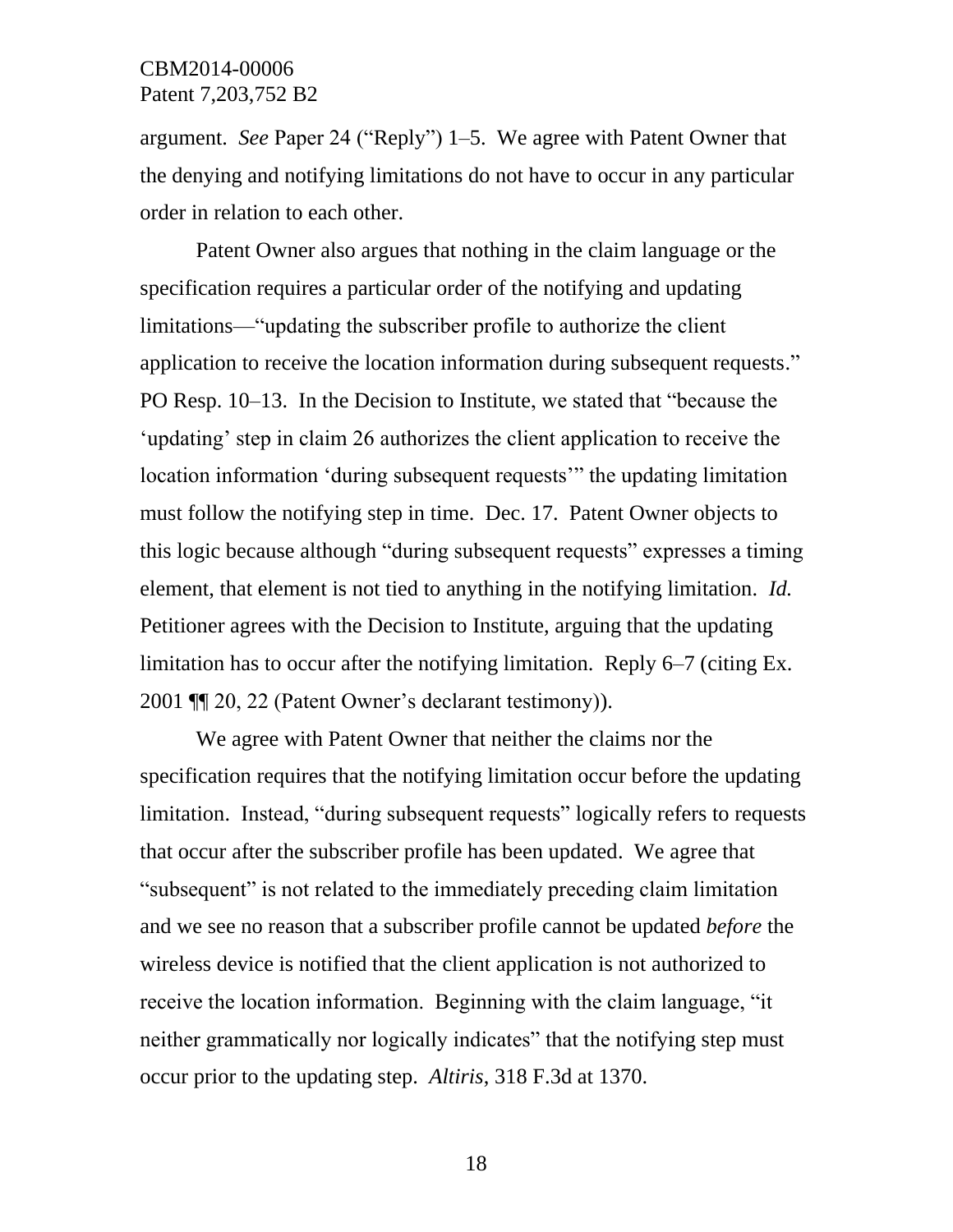Although it is true that being notified that a client application is not authorized may prompt a subscriber to update their profile, nothing in the claim ties the updating limitation to such a reaction. In fact, claim 26 does not specify who or what does the updating of the profile. *See* Ex. 1001, 16:47–48 (claim 28 "[t]he method of claim 26 wherein the updating the subscriber profile is performed by the subscriber"). Thus, it is unclear why the updating limitation would be tied to the notification of the wireless device. Looking at the specification, we also see no requirement that the updating limitation occur after the notifying limitation and Petitioner does not point us to language supporting such a requirement. *See* Pet. 45–46; Reply 5–7. In fact, Petitioner acknowledges that the specification does not describe any embodiments in which the limitations occur in this order. Pet. 45 ("[a]lthough the '752 specification describes the subscriber profile can be modified . . . , it does not describe any embodiments in which the wireless device is notified that the client application is not authorized to receive the location information *and* the subscriber profile is then updated to authorize the client application in subsequent requests") (citing Ex. 1001, 8:60–9:25, Figs. 5, 6A, 6B; Ex. 1002 ¶¶ 37–38).

For these reasons, we conclude that, in claim 26, the denying and notifying limitations do not have to occur in any particular order in relation to each other.

# *2. Written Description Support for the Notifying Limitation*

Petitioner contends that "the closest disclosure in the '752 specification" to the notifying limitation—"notifying the wireless device that the client application is not authorized to receive the location information" is the following language: "If the information does not match, a 'denied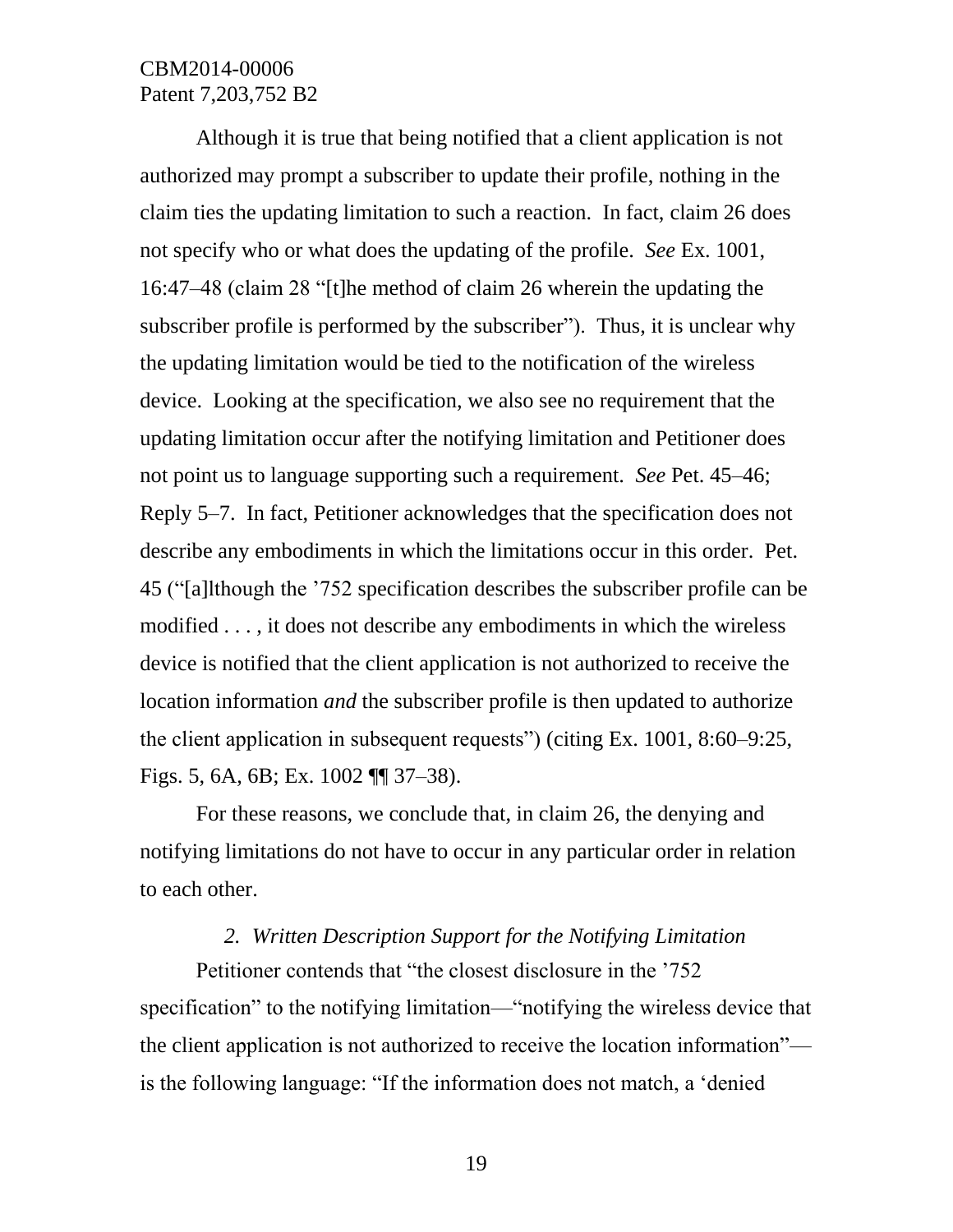access' message will be presented to the requesting application." Pet. 44 (quoting Ex. 1001, 11:40–42). According to Petitioner, this language only describes notifying *the client application* of a denial of access and not notifying the wireless device as claimed and thus does not support the notifying limitation. *Id.* Petitioner points to other portions of the '752 patent that describe notifying the wireless device, but according to Petitioner, these sections only support notifications that occur after a client application has been cleared to receive location information, and therefore do not support notifying the wireless device of the correct information—in other words, Petitioner asserts that the notifying limitation requires notification that the client application is *not* authorized to receive the information. *Id.* at 44–45 (citing Ex. 1002 ¶¶ 34–36).

We are not persuaded that Petitioner has shown by a preponderance of the evidence that the '752 patent fails to provide sufficient written description support for the notifying limitation. Petitioner's only evidence that the notifying limitation is not sufficiently supported is its argument that the '752 patent fails to explicitly describe notifying *the wireless device* that access to the location information *was denied.* Pet. 44–45. Petitioner proffers testimony from Dr. Cox parroting, almost word for word, the argument in Petitioner's brief. Ex. 1002 ¶¶ 24–36. This argument and testimony, however, does not speak to the correct standard—whether the '752 specification "reasonably conveys to those skilled in the art that the inventor had possession of the claimed subject matter as of the filing date." *Ariad Pharms., Inc. v. Eli Lilly and Co.,* 598 F.3d 1336, 1351 (Fed. Cir. 2010) (en banc). Moreover, "the disclosure as originally filed does not . . . have to provide *in haec verba* support for the claimed subject matter at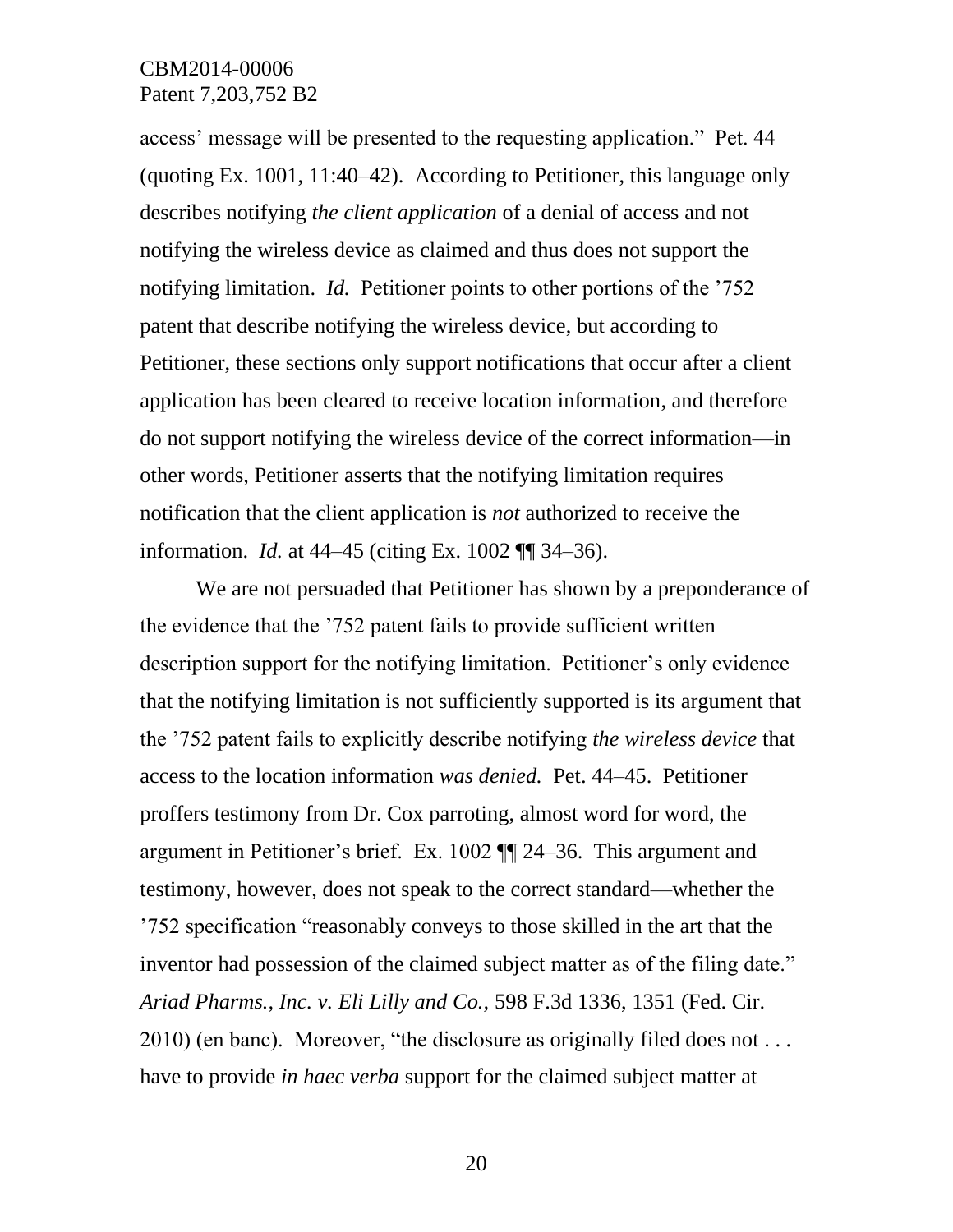issue," nor must it describe "every conceivable and possible future embodiment of [the] invention." *Cordis Corp. v. Medtronic AVE, Inc.,* 339 F.3d 1352, 1365 (Fed. Cir. 2003) (internal quotation marks omitted).

We agree with Patent Owner, that the '752 patent broadly describes notifying the wireless device at any time during the described process. *See, e.g.*, Ex. 1001, 9:26–29 ("the system described herein is for a subscriber to receive a notification on their wireless communications device whenever a location request is made by any client application"). Moreover, as pointed out by Petitioner, the '752 patent describes sending "denied access" messages to client applications. *See* Pet. 44 (citing Ex. 1001, 11:40–42). Based on these disclosures, we are persuaded that the '752 patent provides broad support for providing notifications of various messages to different elements of the system at multiple points in the described process.

Petitioner has not pointed to anything in the '752 patent specification that clearly limits what messages can be sent to the various elements or when they can be sent. In fact, as Patent Owner points out, the Provisional Application explicitly contemplates "initiat[ing] a dialogue with the subscriber regarding permission for a location request." Ex. 1020, 22. Although Petitioner complains that this disclosure does not describe how a dialogue would occur or how messages are relayed (Reply 5), we are not persuaded that a person of ordinary skill in the art would disbelieve, based on the entirety of the '752 patent disclosure, that the inventor had possession of sending an access denied message to the wireless device at the appropriate time during the process.

Thus, we are persuaded that the '752 patent "provides ample support for the breadth" of the notifying limitation and does not "unambiguously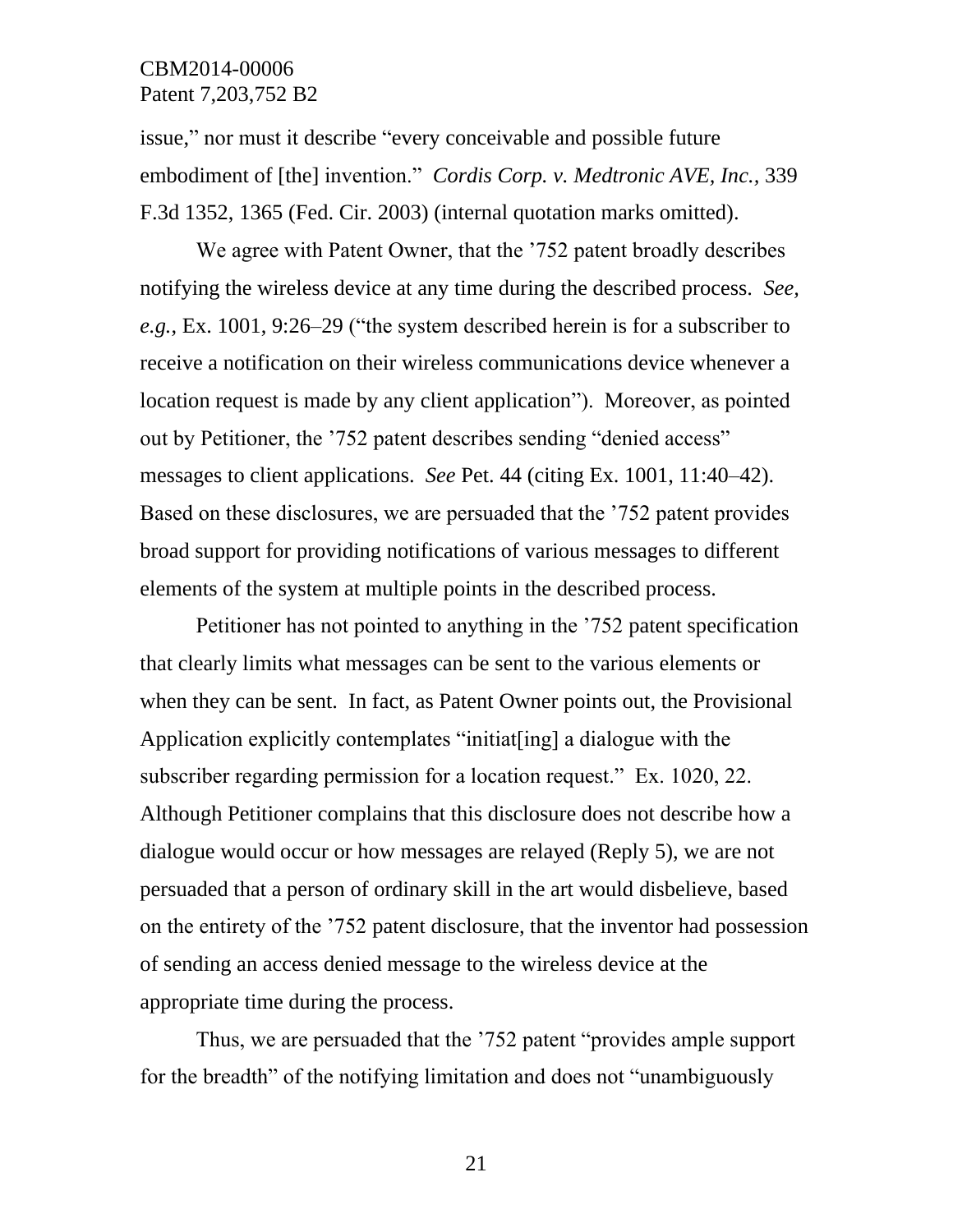limit" its meaning to a narrower embodiment (e.g., notifying the wireless device only when a request has been made). *Cordis*, 339 F.3d at 1365. Petitioner has not shown by a preponderance of the evidence that the '752 patent fails to support the notifying limitation.

# *3. Written Description Support for the Updating Limitation*

Petitioner also contends that, "[a]lthough the '752 specification describes that the subscriber profile can be modified," the '752 patent fails to provide sufficient written description support for the updating limitation— "updating the subscriber profile to authorize the client application to receive the location information during subsequent requests." Pet. 45. Petitioner bases this assertion on Figures 5, 6A, and 6B of the '752 patent, which are flow charts describing the steps performed in the authentication process. *Id.* According to Petitioner, because these figures show that "anytime the process reaches a 'deny access' step, the process flow terminates and there are no further steps," the updating limitation is not supported by the specification. *Id.* (citing Ex. 1002 ¶¶ 37–38).

Patent Owner responds that Petitioner's entire argument and all of its evidence rests on the flawed premise that the updating limitation must be performed *after* the notifying limitation. PO Resp. 20–24. As discussed above, we agree with Patent Owner that there is no requirement in the claims or the specification that the notifying limitation precede the updating limitation. Moreover, we are persuaded that because no such order is required, the '752 patent adequately supports updating the subscriber profile as claimed. *See, e.g.*, Ex. 1001, 9:12–25, 36–51. Thus, we agree with Patent Owner that Petitioner has not shown by a preponderance of the evidence that the '752 patent fails to support the updating limitation.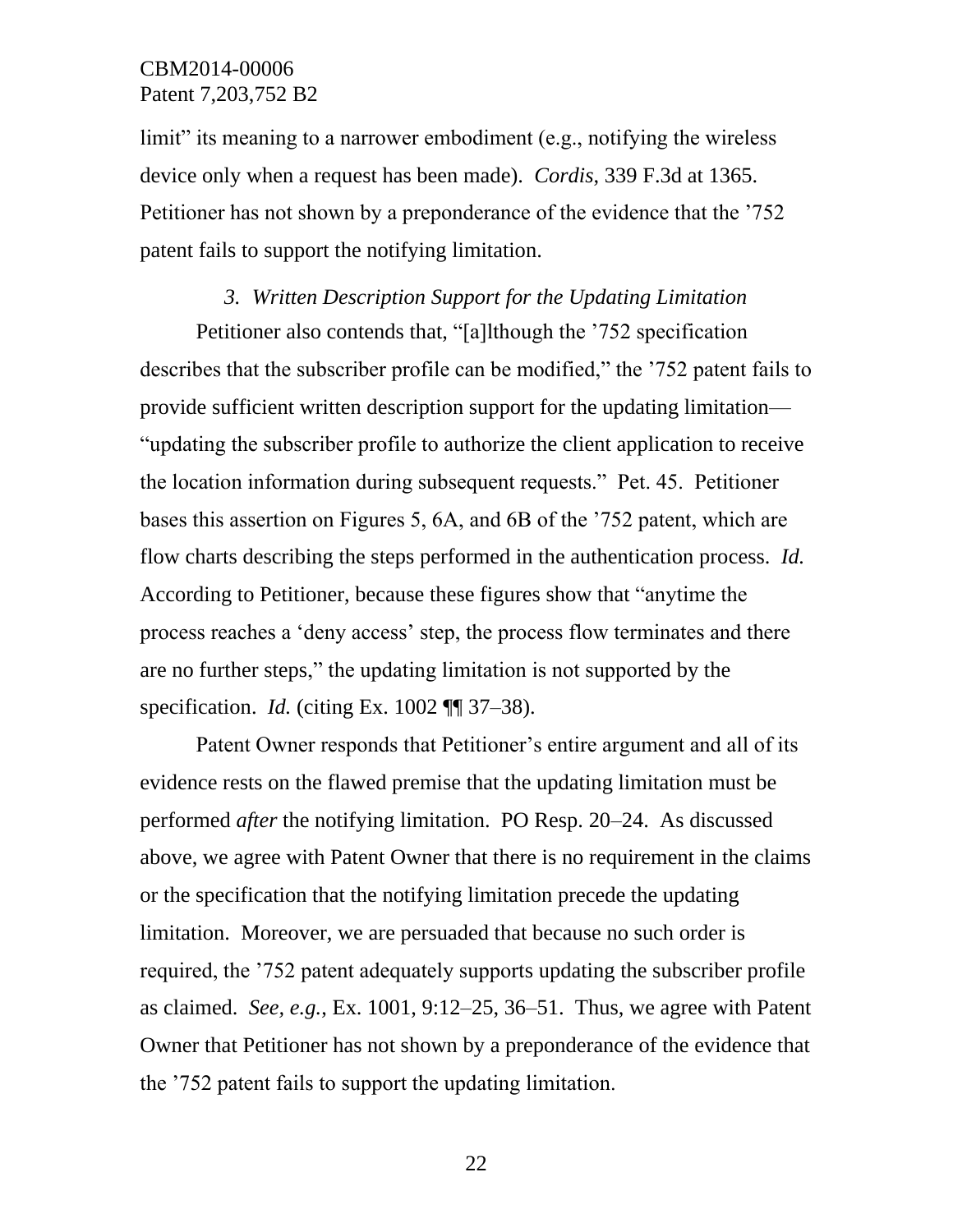#### *D. Non-Statutory Subject Matter*

"Whoever invents or discovers any new and useful process, machine, manufacture, or composition of matter, or any new and useful improvement thereof, may obtain a patent therefor, subject to the conditions and requirements of this title." 35 U.S.C. § 101. Supreme Court precedent provides three specific exceptions to the broad categories of § 101: laws of nature, physical phenomena, and abstract ideas. *Bilski v. Kappos*, 561 U.S. 593, 601 (2010). "The 'abstract ideas' category embodies the longstanding rule that '[a]n idea of itself is not patentable.'" *Alice Corp. Pty. Ltd. v. CLS Bank Int'l*, 134 S.Ct. 2347, 2355 (2014) (citing *Gottschalk v. Benson*, 409 U.S. 63, 67 (1972) (quotations omitted)).

In *Alice*, the Supreme Court referred to the framework set forth in *Mayo Collaboration Services v. Prometheus Laboratories, Inc.*, 132 S.Ct. 1289 (2012), "for distinguishing patents that claim laws of nature, natural phenomena, and abstract ideas from those that claim patent-eligible applications of those concepts." *Alice*, 134 S.Ct. at 2355. In the first step, "we determine whether the claims at issue are directed to one of those patent-ineligible concepts." *Id.* "If so, we then ask, '[w]hat else is there in the claims before us?'" *Id.* (quoting *Mayo*, 132 S.Ct. at 1297). In the second step, we consider the elements of each claim both individually and as an ordered combination to determine whether the additional elements transform the nature of the claim into a patent-eligible application. *Id*. Step two of the analysis may be described as a search for an "inventive concept"—i.e., an element or combination of elements that is sufficient to ensure that the patent in practice amounts to significantly more than a patent upon the ineligible concept itself. *Id.* (citing *Mayo*, 132 S.Ct. at 1294).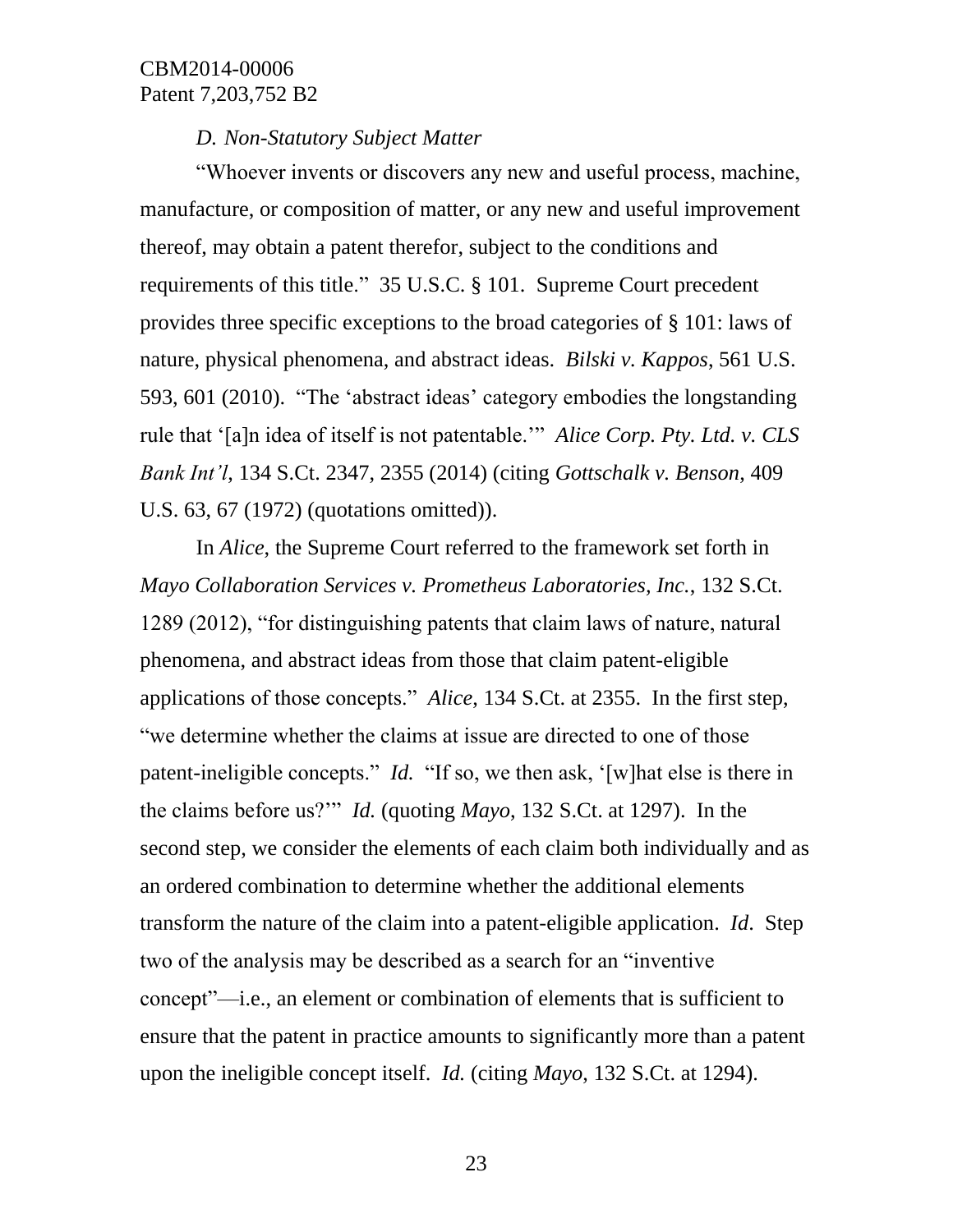#### *1. Abstract Idea*

Petitioner submits that the claimed invention is directed to the abstract idea of controlling access to location information using a subscriber profile. Reply 10; *see also* Pet. 37–43 (asserting that the challenged claims are at most abstract concepts being performed using general-purpose computer equipment). Patent Owner, to the contrary, asserts that the challenged claims are not abstract, but instead recite "a method to control whether a client application operating within a wireless communication network is allowed access to location information generated by wireless communications devices operating within the network." PO Resp. 25. According to Patent Owner, "[a]n underlying idea" of the claims "is protecting location information in an electronic system under control of individual subscribers using client application specific preferences," which is not abstract because the claims "do not preempt all practical implementations." *Id.* at 33–34.

We agree with Petitioner that the claimed invention is directed to an abstract idea, specifically, the abstract idea of controlling access to location information using a subscriber profile. The preambles and all claim limitations of both claims support this abstract idea, and the '752 patent repeatedly discloses that the invention is directed to controlling access to location information. *See, e.g.*, Ex. 1001, 1:14–19, 1:60–2:7. Patent Owner has not identified any portion of the '752 patent inconsistent with this abstract idea, and we are persuaded that the identified abstract idea is similar to the kind of "organizing human activity" at issue in *Bilski* and *Alice*. *See, e.g.*, *Planet Bingo, LLC v. VKGS LLC,* 576 F. App'x 1005, 1008 (Fed. Cir.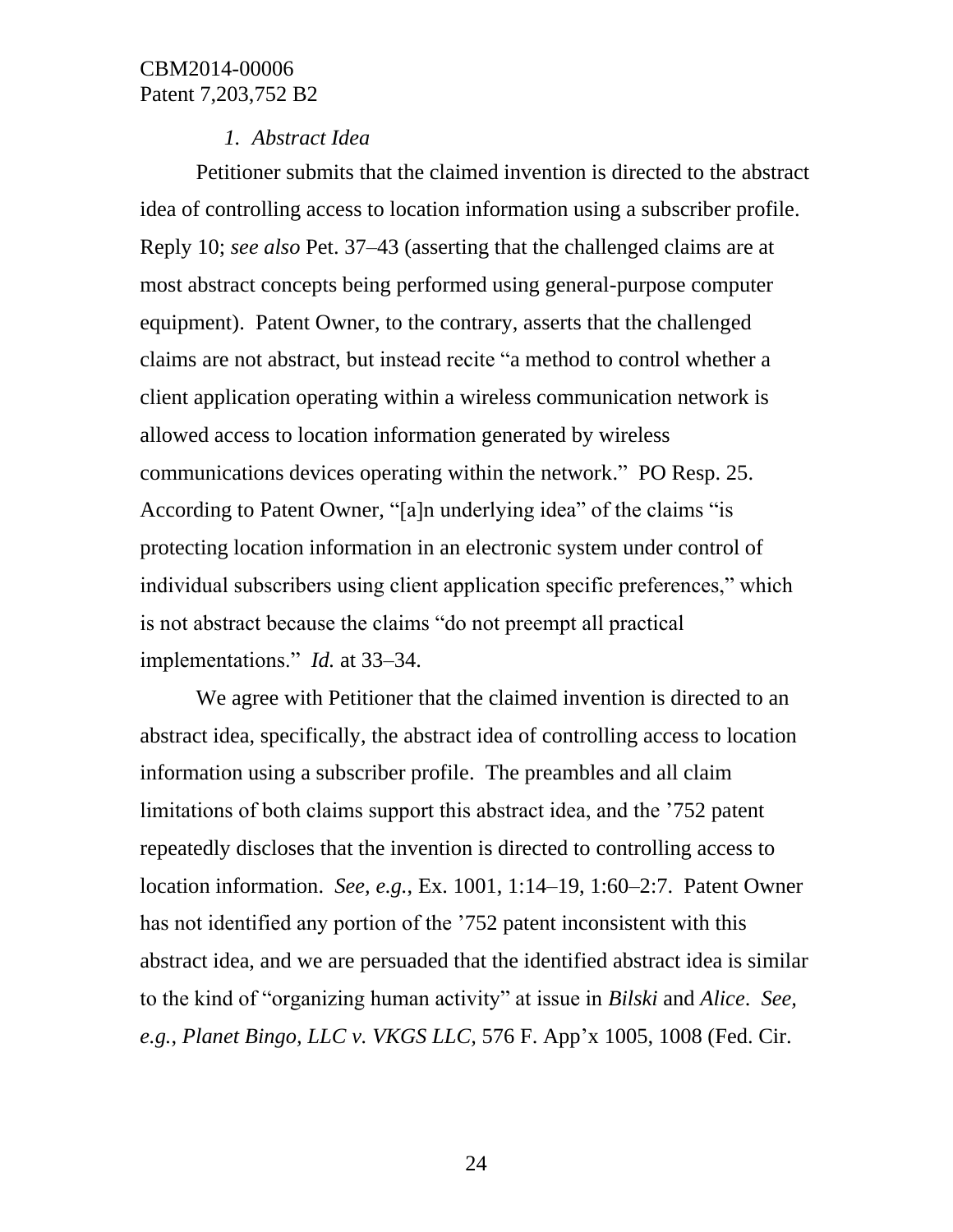2014) (comparing "methods and systems for managing a game of Bingo" to the kind of "organizing human activity" at issue in *Bilski* and *Alice*).

Patent Owner does not direct us to any authority for its assertion that its claims are not abstract because the claims are technical in nature. In *Alice*, for example, the claims were found to be directed to an abstract idea even though they "relate[d] to a computerized scheme for mitigating 'settlement risk.'" *Alice*, 134 S.Ct. at 2352; *see also Content Extraction and Transmission LLC v. Wells Fargo Bank, Nat'l Assoc.*, 776 F.3d 1343, 1347 (Fed. Cir. 2014) (characterizing the claimed abstract idea as "1) collecting data, 2) recognizing certain data within the collected data set, and 3) storing that recognized data in a memory," despite claim's recitation of specific limitations, such as a scanner).

Here, the challenged claims' combination of steps recites an abstraction because it has "no particular concrete or tangible form" and is "devoid of a concrete or tangible application." *Ultramercial, Inc. v. Hulu, LLC*, 772 F.3d 709, 715 (Fed. Cir. 2014). The details emphasized by Patent Owner do not remove the claimed methods from the realm of the abstract. These details are characteristic of the invention's implementation, rather than its general idea. *Cf. buySAFE, Inc. v. Google, Inc.*, 765 F.3d 1350, 1354–55 (Fed. Cir. 2014) (describing the claim's abstract idea without including the claim's "computer network" limitation); *see also Ultramercial*, 772 F.3d at 715 (stating that more detailed limitations may "add a degree of particularity," but do not convert the concept embodied by the majority of the limitations into something concrete).

We are also not persuaded by Patent Owner's argument that the challenged claims are not abstract because they "recite a concrete and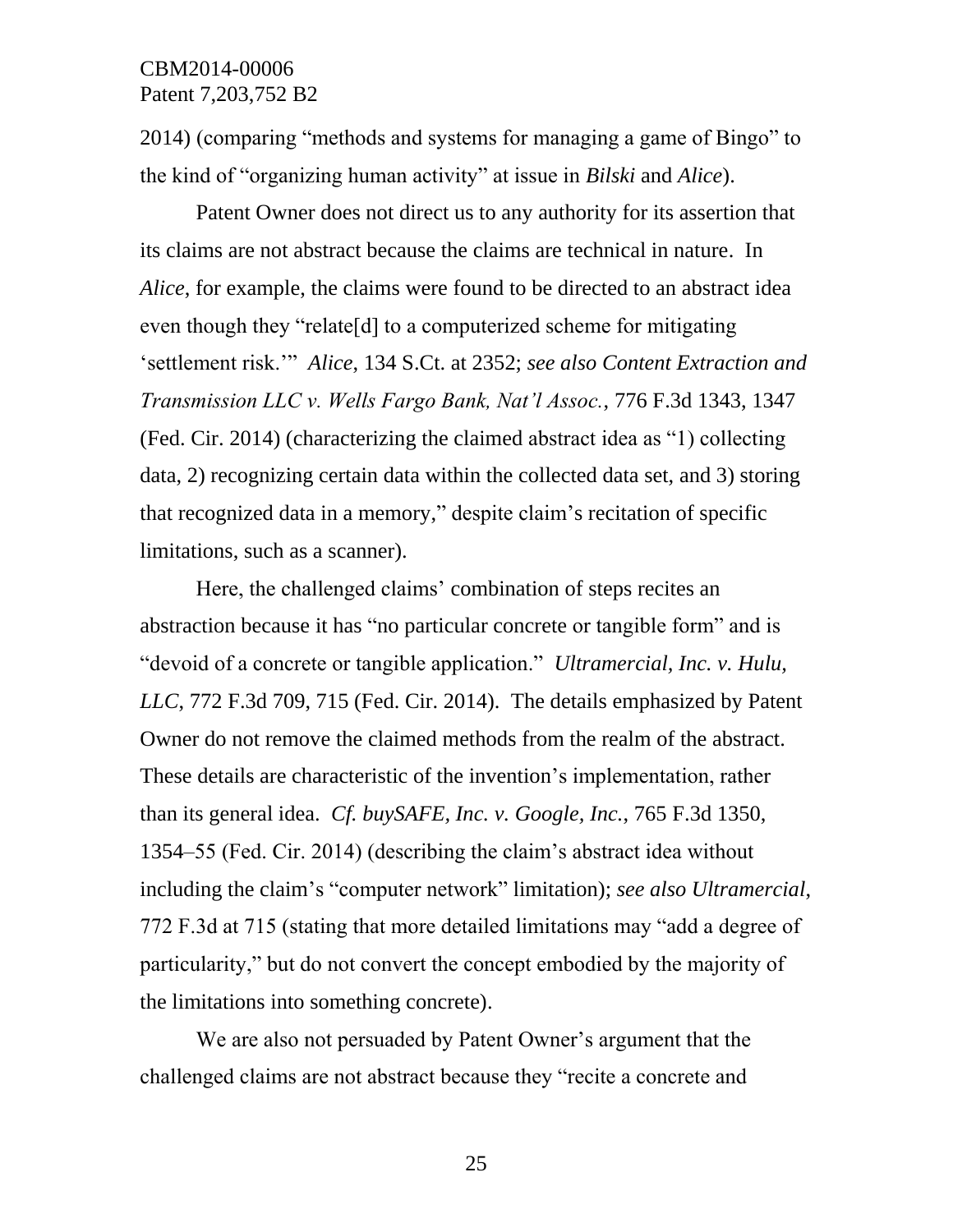detailed implementation of securing location information in a wireless communications network to improve a technological field" and "an improvement of a specific technology to control access to location information." PO Resp. 30. This particular argument is misplaced in this step of the analysis because "novelty in implementation of the idea is a factor to be considered only in the second step of the *Alice* analysis." *Ultramercial*, 772 F.3d at 715.

Finally, Patent Owner asserts that the claimed invention is not abstract because it does not fall within *Alice's* articulated examples of an abstract idea. PO Resp. 32. According to Patent Owner, the claimed subject matter "only exists within operation of a man-made wireless communications system, which precludes categorizing these claims as covering a preexisting fundamental truth" and cover "much more than a method of organizing human activities." *Id.*

As discussed above, however, we are persuaded that the identified abstract idea is similar to the kind of "organizing human activity" at issue in *Bilski* and *Alice.* Further, abstract ideas are not limited to the examples set forth in *Alice.* While the Supreme Court has not precisely defined "abstract idea," the Federal Circuit since *Alice* has invalidated patents encompassing a broad range of abstract ideas. We conclude that claims 25–29 of the '151 patent are comparable to other communication-based patents that have been invalidated after *Alice*. *See, e.g.*, *Content Extraction*, 776 F.3d at 1345 (holding claims drawn to the "basic concept of data recognition and storage" abstract); *Ultramercial*, 772 F.3d at 715 (holding the "process of receiving copyrighted media, selecting an ad, offering the media in exchange for watching the selected ad, displaying the ad, allowing the consumer access to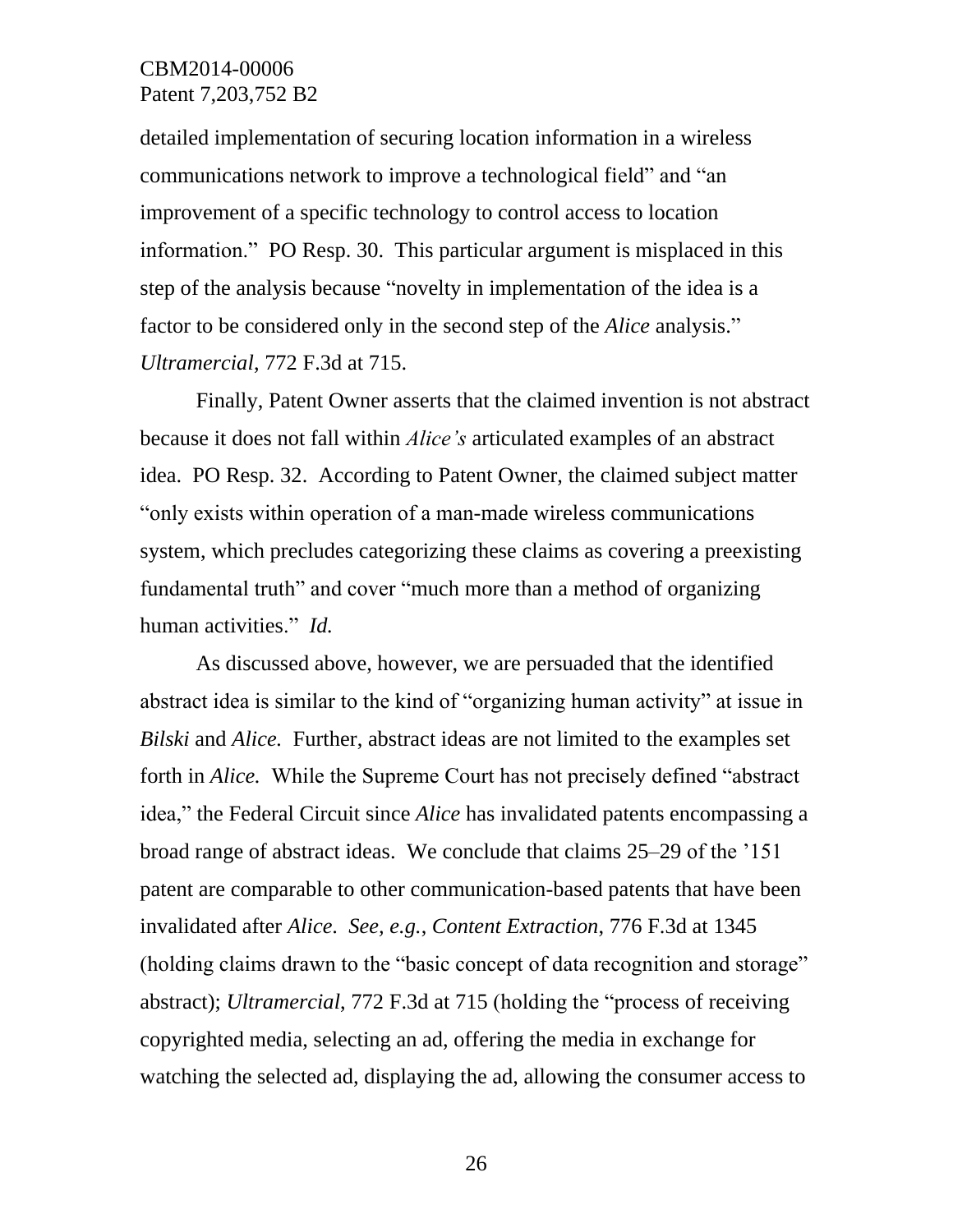the media, and receiving payment from the sponsor of the ad all describe an abstract idea").

#### *2. Inventive Concept*

Turning to the second step of the analysis, we look for additional elements that can "transform the nature of the claim" into a patent-eligible application of an abstract idea. *Mayo*, 132 S.Ct. at 1297.

Patent Owner asserts that even if the challenged claims recite an abstract idea, they include limitations that amount to significantly more than an abstract idea. PO Resp. 34–35. According to Patent Owner,

Starting with the preamble of claim 25, the claimed subject matter is focused on a unique combination of operations performed within a wireless network to protect location data generated by a wireless device. . . . Claim 25 continues by reciting a specific data structure (e.g., subscriber profile) for organizing and efficiently accessing client application specific user privacy preferences.

*Id.* at 35. Patent Owner argues that the subscriber profile adds "meaningful" and *concrete* limitations to the claimed subject matter" providing "allowing subscribers to specify client application specific privacy preferences in a logical and efficient manner." *Id.*

On this record, we are not persuaded that the challenged claims of the '752 patent add an inventive concept sufficient to ensure that the patent in practice amounts to significantly more than a patent on the abstract idea itself. *Alice,* 134 S.Ct. at 2355; *see also Ultramercial*, 772 F.3d at 715 ("Those 'additional features' must be more than 'well-understood, routine, conventional activity.'"). The wireless network, wireless device, and access terminal are all defined in the specification as including commonly known technical solutions. Ex. 1001, 2:53–65. Thus, the hardware itself certainly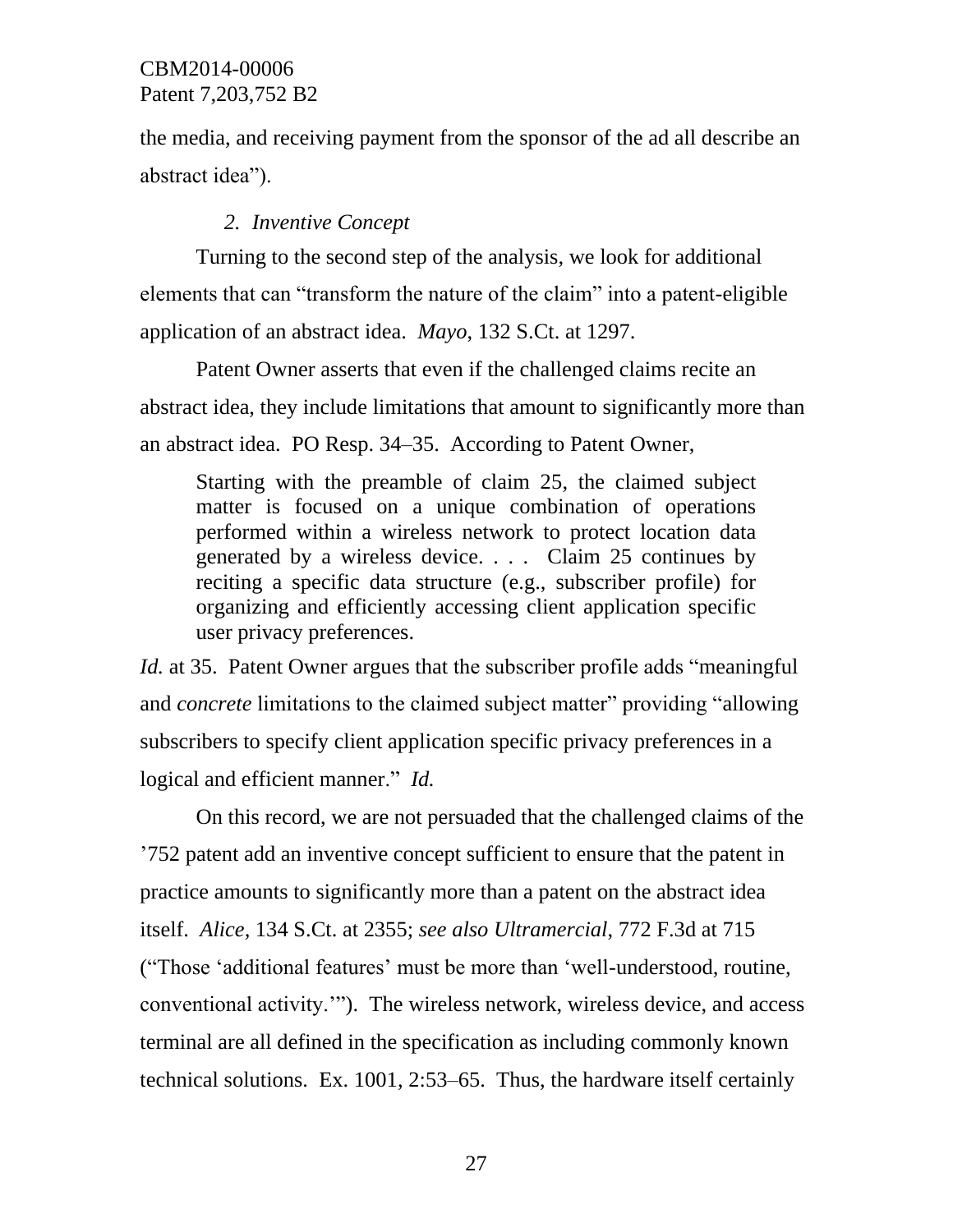is not an inventive concept sufficient to transform the abstract idea into a patentable claim. *See Alice,* 134 S.Ct. at 2357.

Moreover, we are persuaded that the claimed subject matter does not do anything more than simply instruct the practitioner to implement the abstract idea of controlling access to location information on generic technology. *See Alice*, 134 S.Ct. at 2359. Despite its arguments that the subscriber profile and technical features of the claims add enough to make the claims patentable, Patent Owner fails to identify any language in the claims or the specification demonstrating that the generic technical elements operate in an unconventional manner or that the subscriber profile actually improves any specific technology. Instead, through the bare recitation of the steps of "receiving," "retrieving," "querying," "determining," "denying," "notifying," and "updating," the claims are "specified at a high level of generality," which the Federal Circuit has found to be "insufficient to supply an 'inventive concept.'" *Ultramercial*, 772 F.3d at 716. Similarly, we are not persuaded that by Patent Owner's argument that the specific data structure of the subscriber profile adds meaningful limitations to the abstract idea. Instead, the subscriber profile simply uses a table or other generic computer data structure to implement the idea of gathering a list in one place. This does not transform an abstract idea into patentable subject matter.

In *DDR Holdings*, the Federal Circuit found that the challenged patent was valid because it "specif[ied] how interactions with the Internet are manipulated to yield a desired result—a result that overrides the routine and conventional" aspects of the technology. *DDR Holdings, LLC v. Hotels.com, L.P.*, 773 F.3d 1245, 1258–59 (Fed. Cir. 2014). Here, instead of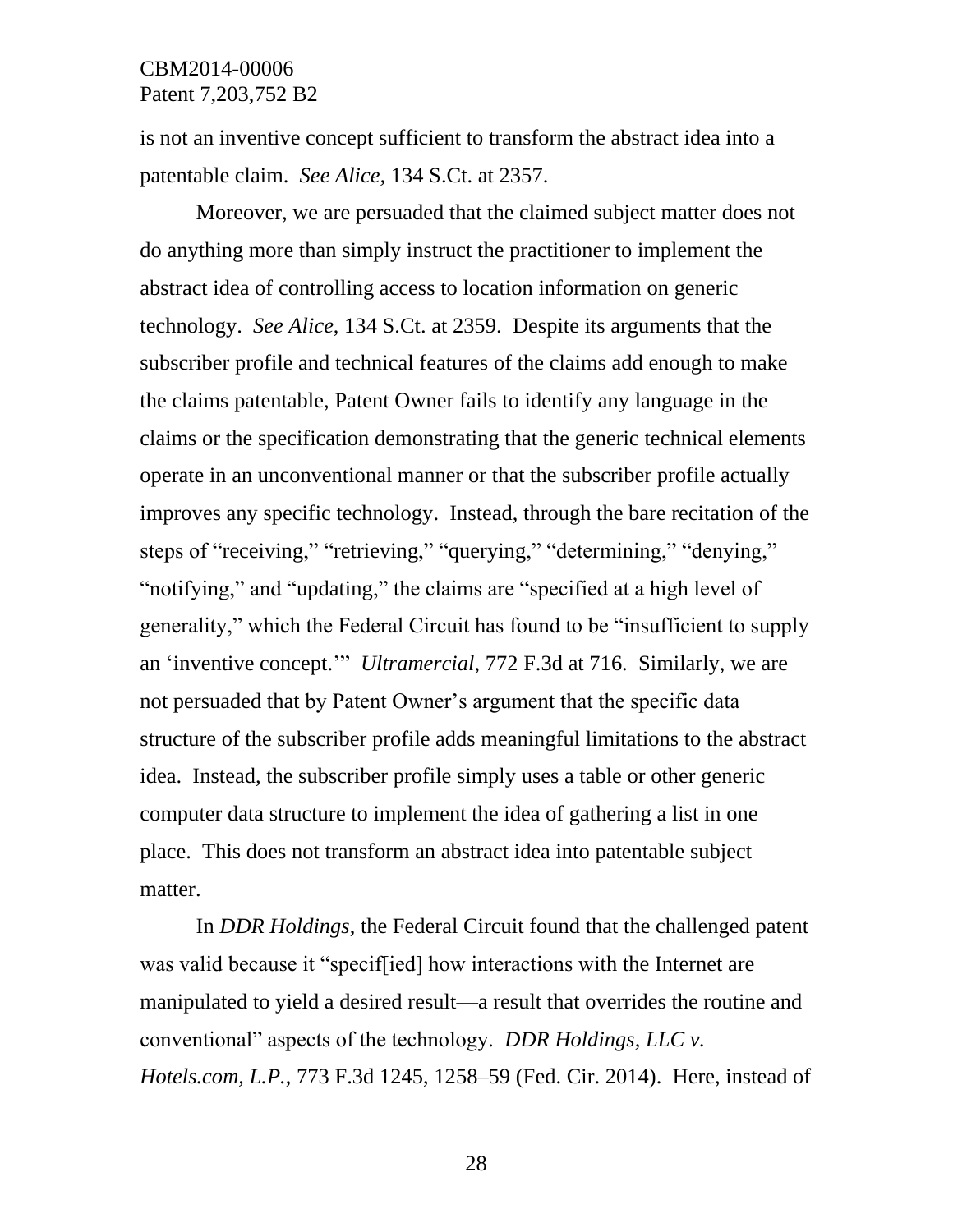overriding a routine sequence of events, as discussed above, the claims apply conventional computer technology to control access to certain information. This conclusion is unaltered by the fact that the use of such a system may have advantages over prior art access methods. *Parker v. Flook*, 437 U.S. 584, 590 (1978) (reasoning that "the Pythagorean theorem would not have been patentable, or partially patentable, because a patent application contained a final step indicating that the formula, when solved, could be usefully applied to existing surveying techniques."). The linkage of existing communication systems and devices to existing processes of accessing information, as claimed here, appears to be a "'well-understood, routine, conventional activity' previously known to the industry." *Content Extraction*, 776 F.3d at 1347–48 (quoting *Mayo*, 132 S.Ct. at 1294). None of the technical limitations, viewed "both individually and as an ordered combination," transform the nature of the claims into patent-eligible subject matter. *See Alice*, 134 S.Ct. at 2355 (quoting *Mayo*, 132 S.Ct. at 1297, 1298).

#### *3. Conclusion*

We are persuaded that Petitioner has shown by a preponderance of the evidence that claims 25–29 of the '752 patent are unpatentable under 35 U.S.C. § 101.

#### III. ORDER

#### Accordingly, it is:

ORDERED that claims 25–29 of the '752 patent are determined to be *unpatentable*; and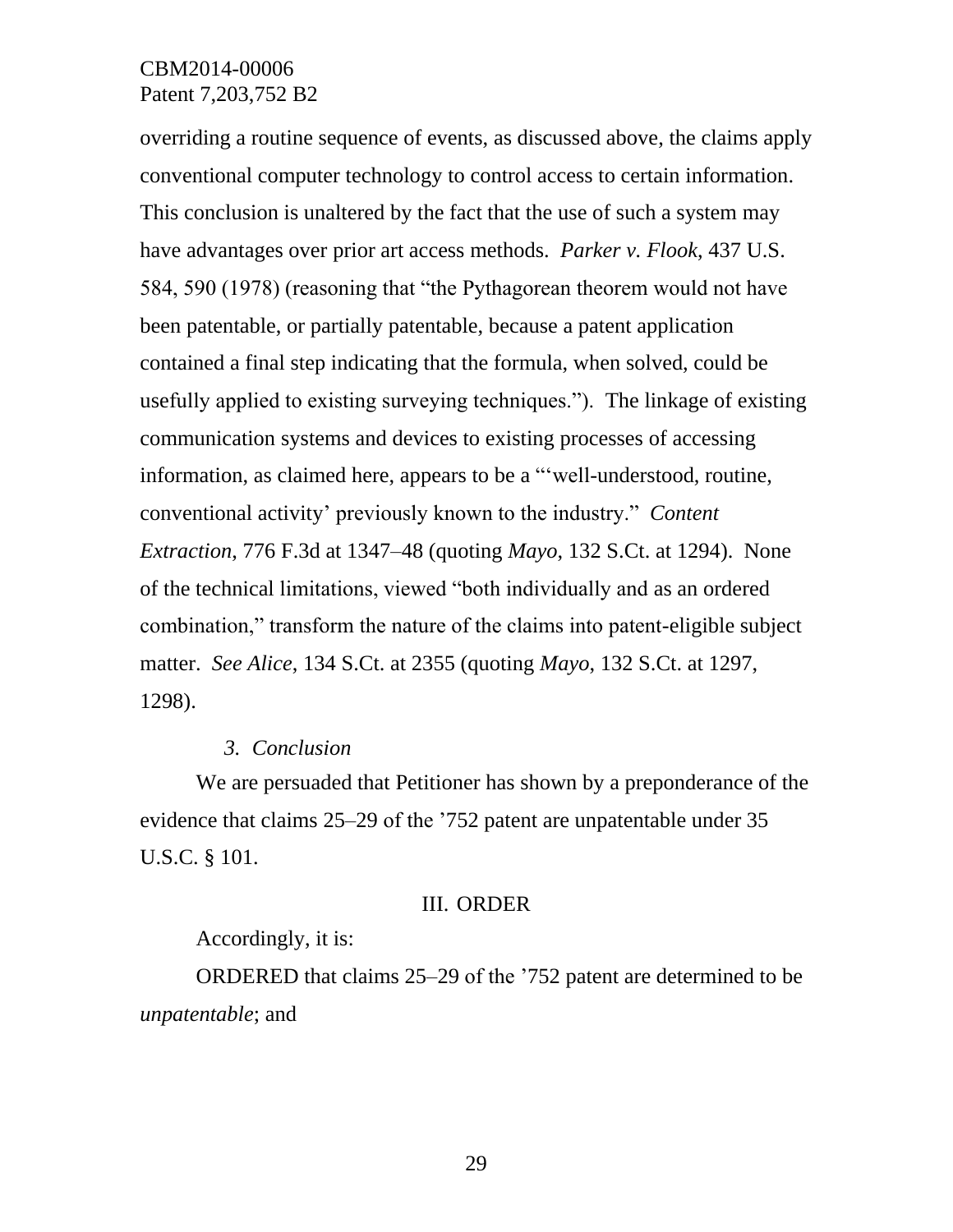FURTHER ORDERED that, because this is a Final Written Decision, parties to the proceeding seeking judicial review of the decision must comply with the notice and service requirements of 37 C.F.R. § 90.2.